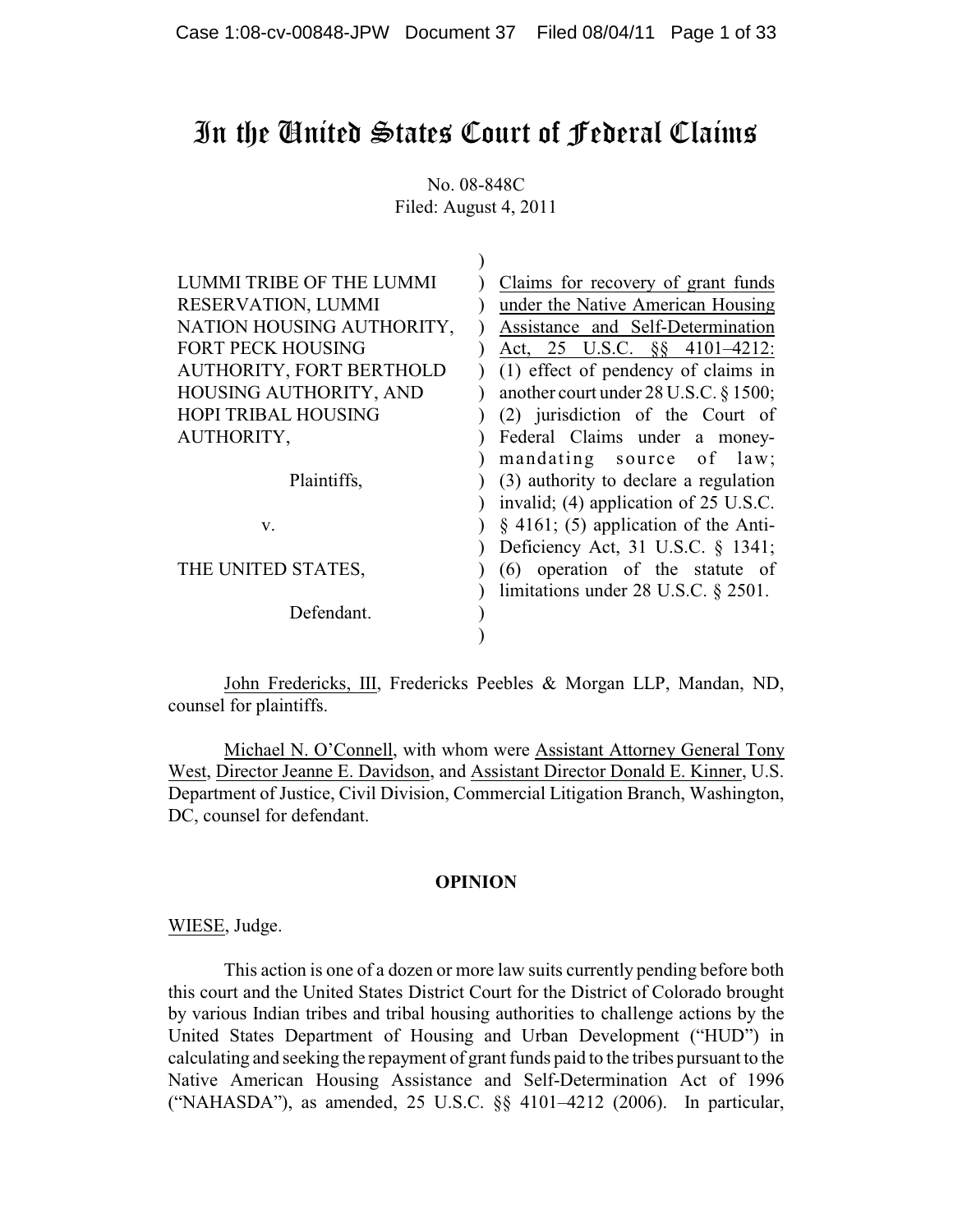plaintiffs in this case contend that HUD improperly determined that certain of plaintiffs' housing units could not be included in their grant calculations, thereby depriving plaintiffs of funding to which they allegedly were entitled both under the payment mandates of NAHASDA and under their annual funding agreements.

Defendant has moved to dismiss the complaint for lack of subject matter jurisdiction and for failure to state a claim upon which relief can be granted. The parties have fully briefed the issues and the court heard oral argument on May 19,  $2011<sup>1</sup>$  For the reasons set forth below, defendant's motion to dismiss is granted in part and denied in part.

#### BACKGROUND

Since the late 1930s, the United States has provided housing assistance to Indian tribes and their members through the United States Housing Act of 1937, 42 U.S.C. §§ 1437–1437x (1994), a statute authorizing various housing programs on Indian lands to meet the home-ownership needs of low-income Indian families. In 1996, however, Congress enacted NAHASDA in an effort to consolidate low-income housing assistance for the tribes and to simplify the distribution of funds. Beginning on September 30, 1997, NAHASDA terminated the Indian housing assistance established under the 1937 Housing Act and provided in its place a system of annual block grants. 25 U.S.C. §§ 4181, 4182. The program anticipated that Congress would make an annual appropriation of grant funds, which the Secretary of HUD, acting through HUD's Office of Native American Programs, was in turn directed to divide among qualifying tribes and tribal housing authorities based on yearly housing plans submitted by the tribes. 25 U.S.C. § 4111. Funds not disbursed in the year they were appropriated were to be rolled over for distribution in the following year.

Pursuant to NAHASDA, HUD was charged with establishing a grantallocation formula through the agency's negotiated rule-making procedure. 25 U.S.C. §§ 4151, 4152, 4116. Congress specified, however, that the allocation formula should reflect the needs of the Indian tribes, including: "(1) The number of low-income housing dwelling units owned or operated at the time pursuant to a contract between an Indian housing authority for the tribe and the Secretary. (2) The extent of poverty and economic distress and the number of Indian families within Indian areas of the tribe. (3) Other objectively measurable conditions as the Secretary and the Indian tribes may specify." 25 U.S.C. § 4152(b).

 $\frac{1}{1}$  Following oral argument, the court gave the parties an opportunity to supplement their briefs to address an issue raised by defendant for the first time during its oral presentation. This supplementary briefing was completed on June 10, 2011.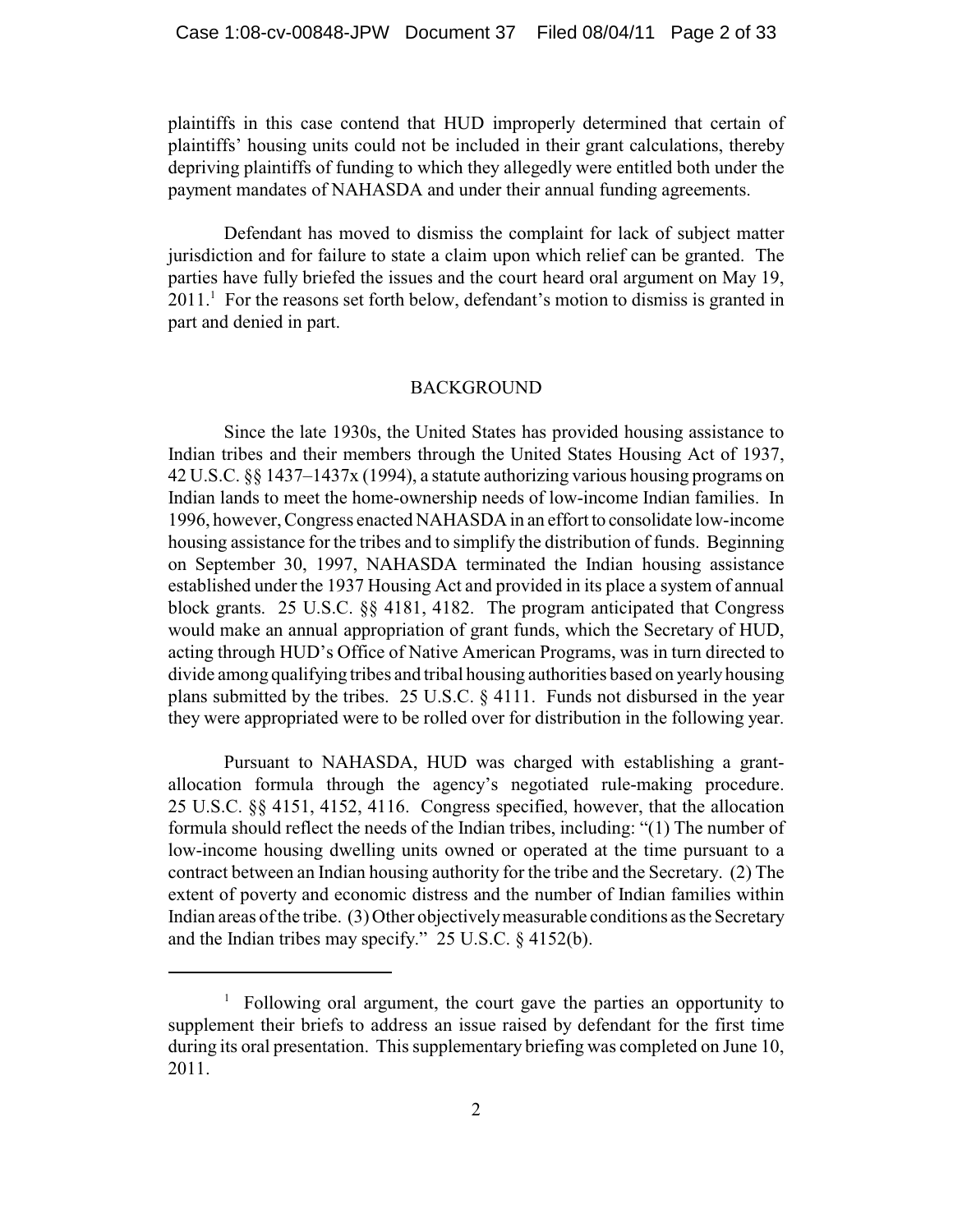Pursuant to this statutory directive, a committee made up of HUD employees and representatives from 48 Indian tribes developed guidelines for implementing NAHASDA. See "Implementation of the Native American Housing Assistance and Self-Determination Act of 1996; Final Rule," 63 Fed. Reg. 12,334 (Mar. 12, 1998). The resulting regulations, found at 24 C.F.R. §§ 1000.301–1000.340, identified two components for calculating the grant amount each tribe would receive. The first component, referred to as Formula Current Assisted Stock ("FCAS"), measured the inventory of rental units and lease-to-own units owned by each tribe as of September 30, 1997 (the effective date of NAHASDA).<sup>2</sup> Grant funds not distributed under this first component were then allocated on the basis of the second component: the tribe's need.<sup>3</sup> As a result, the greater the number of FCAS units reported, the fewer the funds that would be distributed based on need.

Plaintiffs received NAHASDA housing grants annually from 1998 through 2009. In 2001, however, HUD's Office of Inspector General ("OIG") performed a nationwide audit of the NAHASDA program. The OIG audit report concluded that the program's funds had not been properly allocated in previous years because the grant allocations were based on "housing units that do not qualify as FCAS." Fort Peck Housing Auth. v. United States Dep't of Housing and Urban Dev., 435 F. Supp. 2d 1125, 1130 (D. Colo. 2006) (Fort Peck I). In particular, the report criticized HUD for failing to enforce 24 C.F.R.  $\S$  1000.318, a regulation specifying that housing units would no longer be considered FCAS "when the Indian tribe . . . no longer has the legal right to own, operate, or maintain the unit" so long as such units are conveyed "as soon as practicable after a unit becomes eligible for conveyance."<sup>4</sup> As the OIG

<sup>&</sup>lt;sup>2</sup> Under the previous housing regime, Indian tribes had administered two lease-to-own programs, referred to as the "Mutual Help" and "Turnkey III" programs, to assist tribe members in securing long-term and/or permanent housing. 24 C.F.R. §§ 1000.314, 1000.318. In general, Indian families agreed to contribute land, work, cash, or materials and equipment for the construction of a home in exchange for a lease-to-own arrangement for a term of up to 25 years. 24 C.F.R. pt. 905, subpts. E and G (1995); Dewakuku v. Martinez, 271 F.3d 1031, 1034–35 (Fed. Cir. 2001).

 $3\text{ The need component of the allocation formula is based on seven criteria,}$ including information derived from census data such as the number of households in a tribe's population with incomes below a median-income level and the number of households without kitchens or plumbing. Fort Peck Housing Auth. v. United States Dep't of Housing and Urban Dev., 367 Fed. App'x 884, 886 n.7 (10th Cir.), cert. denied, U.S. , 131 S. Ct. 347 (2010).

<sup>&</sup>lt;sup>4</sup> Addressing the question of when units under the FCAS criterion "cease to (continued...)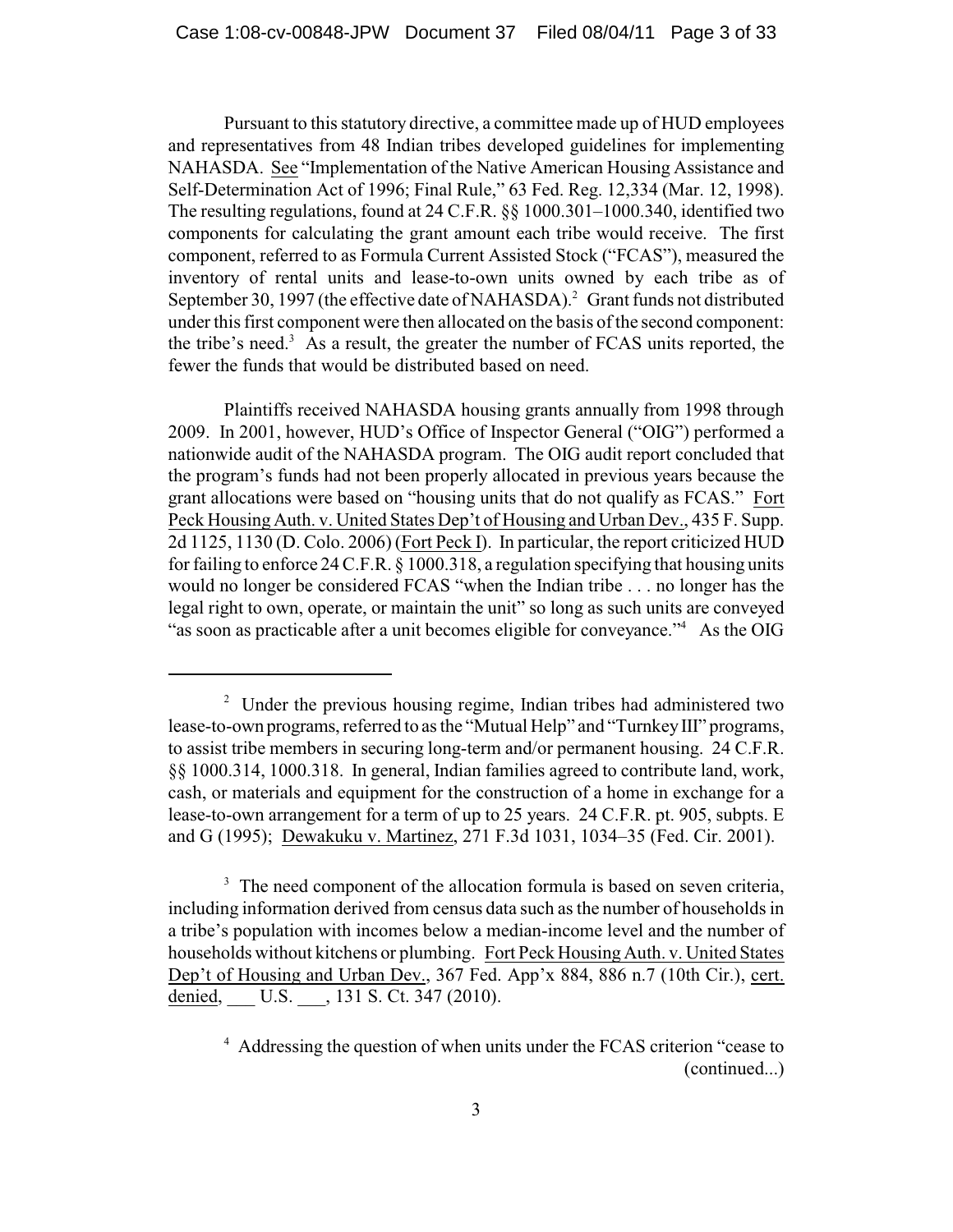explained in its report, "[s]ince Mutual Help and Turnkey III programs generally do not exceed 25-years, one can reasonably expect that some of these units should be paid-off, and the Housing Entities would no longer have the legal right to own, operate, or maintain these units." Id. The OIG recommended that HUD's Office of Native American Programs "audit all Housing Entities' FCAS, remove ineligible units from FCAS, recover funding from Housing Entities that had inflated FCAS and reallocate the recovery to recipients that were under funded" and "institute control procedures to insure FCAS accuracy for future years." Id.

Consistent with the OIG's conclusions, HUD notified various tribes and tribal housing authorities of its intention to recapture overpaid grant funds. By letter dated September 14, 2000, for instance, HUD informed the Lummi Tribe that the tribe had "incorrectly received credit in Fiscal Years (FY) 1998, 1999, and 2000" for Mutual Help units under the FCAS component of the grant formula and had consequently been given \$1,279,748 more in grant funds than it should have received. The letter indicated that HUD would account for the overfunding by adjusting the tribe's fiscal year 2001 grant. A second letter from HUD to the Lummi Tribe, dated June 21, 2001, confirmed that the tribe and the agency had reached an agreement requiring the Lummi Tribe to return \$1,279,748 in overpaid grant funds.

Fort Peck Housing Authority received a similar letter from HUD on September 21, 2001, indicating that the housing authority may have received overfunding for fiscal years 1998 through 2001. The letter informed Fort Peck that

 $4$ (...continued)

(a) Mutual Help and Turnkey III units shall no longer be considered Formula Current Assisted Stock when the Indian tribe . . . no longer has the legal right to own, operate, or maintain the unit, whether such right is lost by conveyance, demolition, or otherwise, provided that:

> (1) Conveyance of each Mutual Help or Turnkey III unit occurs as soon as practicable after a unit becomes eligible for conveyance by the terms of the MHOA [Mutual Help Occupancy Agreement]; and

> (2) The Indian tribe . . . actively enforce[s] strict compliance by the homebuyer with the terms and conditions of the MHOA, including the requirements for full and timely payment.

be counted or expire from the inventory used for the formula," 24 C.F.R. § 1000.318 provides in relevant part as follows: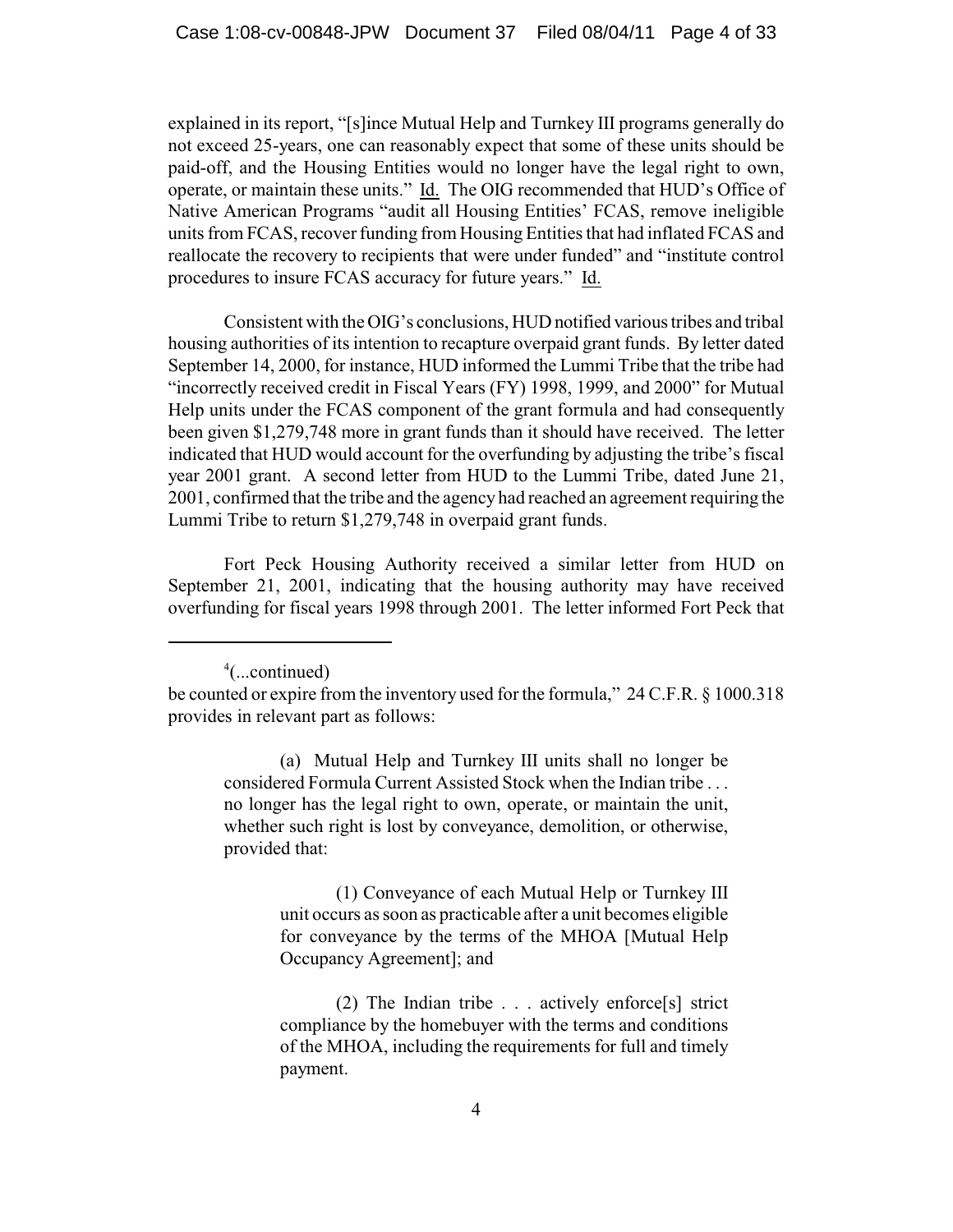HUD would "need to recover these funds if it is determined that the Fort Peck Assiniboine and Sioux Tribe received funding for ineligible units in past years." Following the receipt of additional information from Fort Peck, HUD notified the housing authority on December 20, 2001, that it had received \$1,298,354 in overfunding for fiscal years 1998 through 2000. In a second letter dated May 30, 2002, HUD furtherinformed Fort Peck that the housing authority owed an additional \$468,922. The record indicates that by July 1, 2002, Fort Peck had repaid \$513,354 of that amount.<sup>5</sup>

On January 6, 2005, Fort Peck filed an action in the United States District Court for the District of Colorado pursuant to the Administrative Procedure Act ("APA"), 5 U.S.C. § 701 et seq. Fort Peck I, 435 F. Supp. 2d 1125. Fort Peck sought a declaration that HUD had acted unlawfully in reducing the FCAS component of its grant funding for the years 1999 through 2002 and an injunction prohibiting HUD from recovering those grant amounts. In a decision dated May 25, 2006, the district court found in Fort Peck's favor and ruled that the regulation setting out the allocation formula, 24 C.F.R. § 1000.318, conflicted with the plain language of NAHASDA. Id. at 1135. In particular, the court observed that the statute required HUD to include in the allocation formula "[t]he number of low-income housing dwelling units owned or operated" by a tribe as of September 30, 1997, creating what the court described as a baseline, or floor, for funding at the level of 1997 housing units. That mandate, in the court's view, was not incorporated into section 1000.318, thus rendering the regulation invalid. Id. at 1132. The court thus ordered that all applicable units owned by Fort Peck as of September 30, 1997, be included in HUD's calculation of its housing block grants and directed HUD to take such administrative action as necessary to implement the court's ruling.

On June 9, 2006, Fort Peck moved to alter or amend the judgment pursuant to Fed. R. Civ. P. 59(e) to require a refund of the \$513,354 it had repaid to HUD for fiscal years 1998 through 2002. In an unpublished order dated August 1, 2006, the court denied the requested monetary relief. Fort Peck Housing Auth. v. United States Dep't of Housing and Urban Dev., 2006 WL 2192043 (D. Colo. Aug. 1, 2006). The court observed that the grant funds that Fort Peck had returned to HUD in 2002 had been treated as unobligated funds and therefore were divided among the participating

 $\frac{1}{2}$ . Although the record does not indicate whether the other two plaintiffs in this action—Fort Berthold Housing Authority and Hopi Tribal Housing Authority—also received overpayment notices from HUD, we assume that such was the case given the reference included in each tribe's "Fiscal Year (FY) 2000 Indian Housing Block Grant Allocation & Formula Data" (a HUD-provided annual allocation summary sheet) showing a downward adjustment in the fiscal year 2000 grant allocation based on "FY 1998 and FY 1999 Adjustments (see accompanying cover letter)."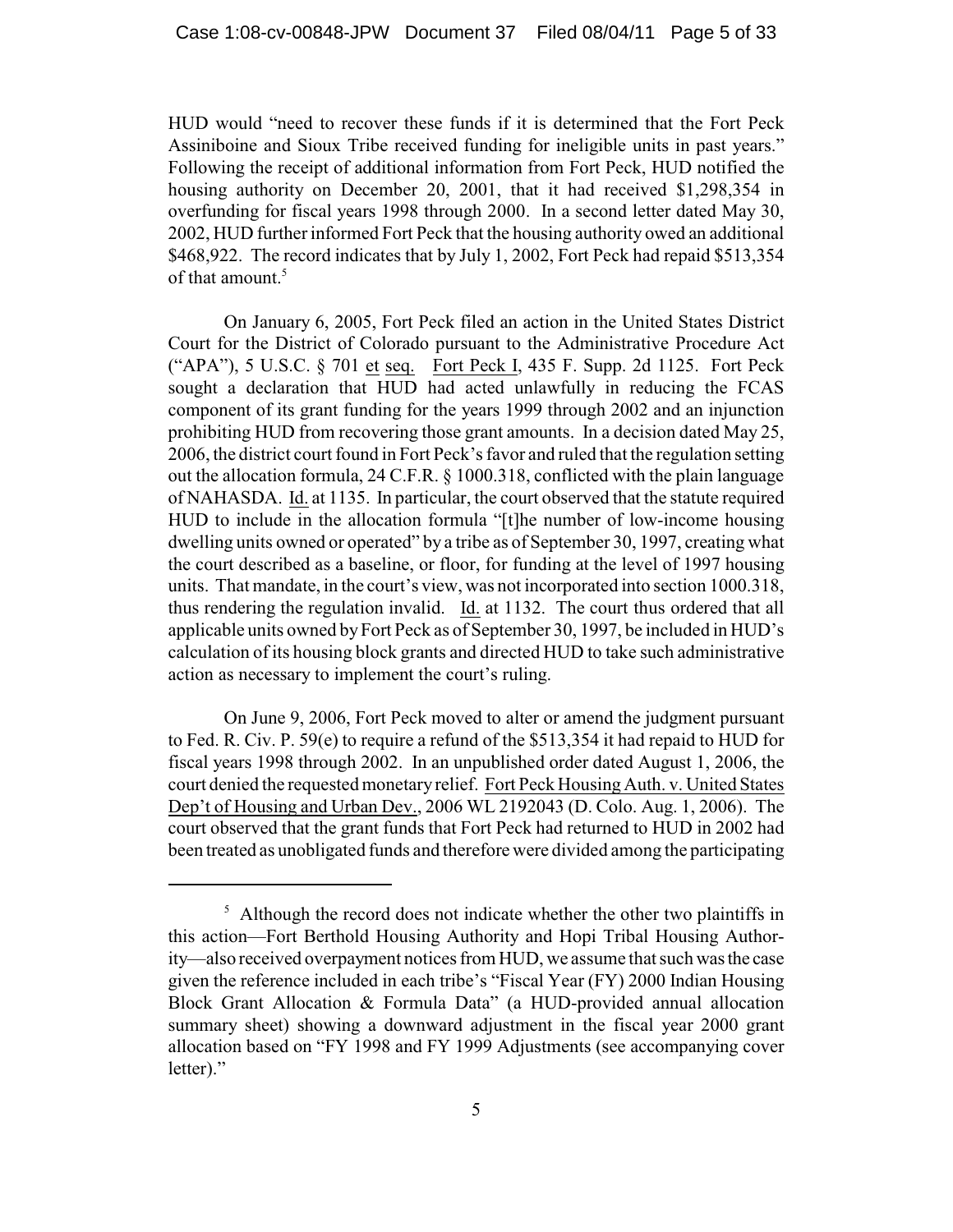Indian tribes the following year as part of the distribution of grant funds appropriated for fiscal year 2003. Id. at \*1. No funds, in other words, remained to satisfy Fort Peck's claim. Given that reality, the district court found that any payment of the requested amount would have to come from a source other than the appropriations made for the fiscal years in question. The court accordingly concluded that: (1) the claim was moot because the court, following the redistribution of the repaid sums, could no longer grant specific relief under the APA (i.e., a return of the particular funds); and (2) the court had no authority under section 702 of the APA to provide "money damages" or other "substitute relief." Id. at \*2.

On appeal, the Tenth Circuit reversed. In an unpublished decision dated February 19, 2010, the Tenth Circuit observed that courts, in reviewing agency rulemaking, generally accord great deference when the challenged action involves matters within the agency's area of expertise. Fort Peck Housing Auth. v. United States Dep't of Housing and Urban Dev., 367 Fed. App'x 884, 892 (10th Cir.), cert. denied, U.S. , 131 S. Ct. 347 (2010) (Fort Peck II). The allocation of funds for low-income housing assistance, the court concluded, was "certainly" within HUD's area of expertise. Id. The court went on to reject the district court's conclusion that 24 C.F.R § 1000.318 was invalid, finding that the allocation formula indeed complied with NAHASDA's requirement that the formula be related to the need of the Indian housing entities. Id. As the Tenth Circuit explained, HUD "clearly included the entire  $[25 \text{ U.S.C. } \frac{6}{9} \frac{4152}{10}$ (1) factor [requiring that the "number of low-income housing dwelling units owned or operated" by the tribe as of September 30, 1997, be included in the formula determining need] as the starting point," then provided for a "reduction equal to the number of dwelling units no longer owned or operated by a Tribal Housing Entity." Id. The court held that this downward adjustment "recognized the ongoing and evolving needs of Tribal Housing Entities" and was not "arbitrary and capricious." Id. Finally, the court dismissed Fort Peck's cross-appeal for return of its overfunding repayments, indicating that the appeal was moot because HUD's actions did not violate NAHASDA. Id. at 892 & n.15.

On remand, the district court consolidated Fort Peck's suit with the other NAHASDA cases pending before it and ordered the parties to file amended or supplemental complaints. Fort Peck complied with the court's order on September 7, 2010; its case remains pending. The other plaintiffs in this action, however, have not filed suit in the district court.

Following the district court's decision in Fort Peck I but prior to the Tenth Circuit's reversal in Fort Peck II, Congress enacted the Native American Housing Assistance and Self-Determination Reauthorization Act of 2008, Pub. L. No. 110-411, 122 Stat. 4319 (the "Reauthorization Act of 2008 ") on October 14, 2008. Section 301(2) of the Reauthorization Act of 2008 amended section 4152(b) of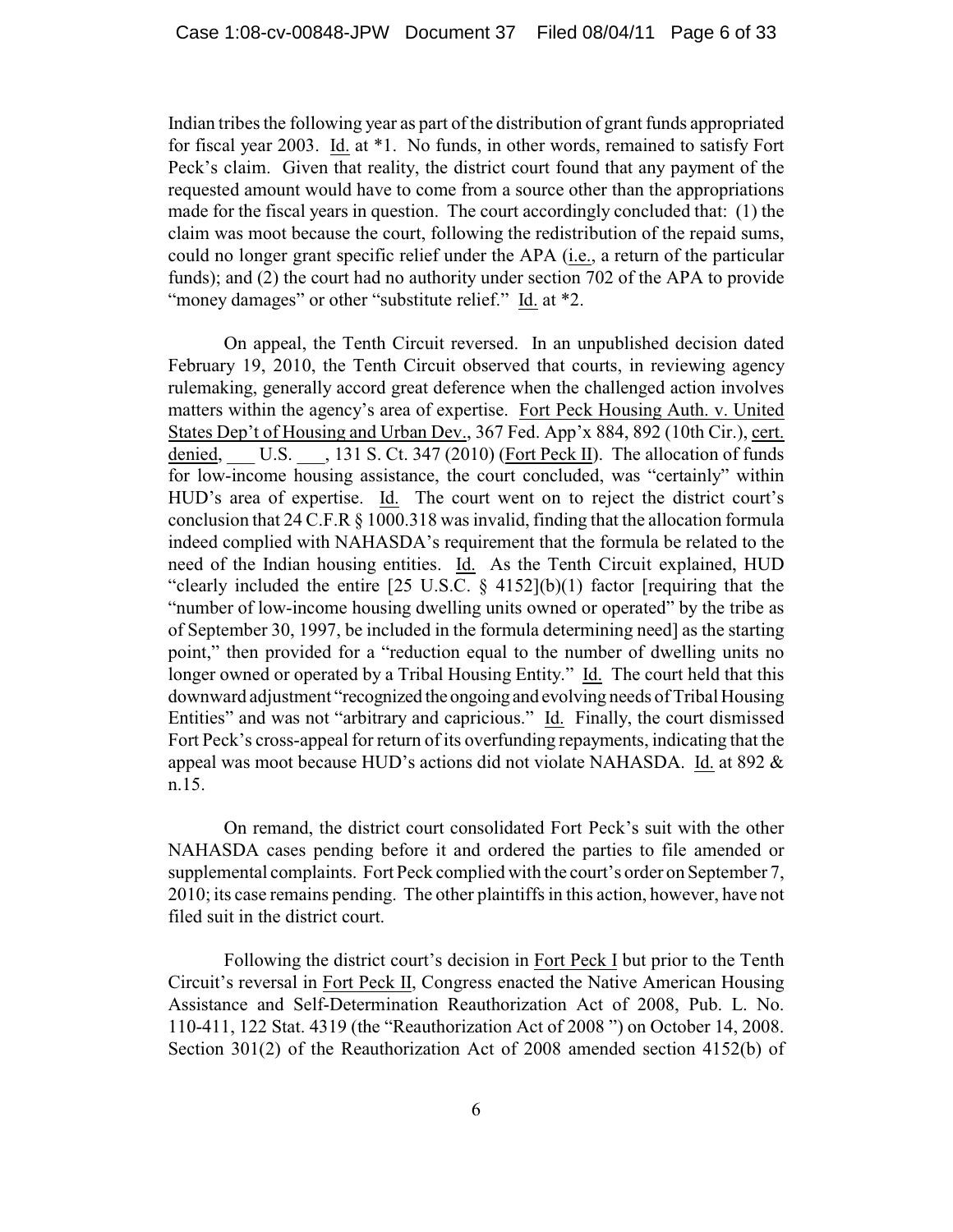NAHASDA by essentially adopting the provisions in regulation 24 C.F.R. § 1000.318, specifying that housing units are to become ineligible for inclusion in FCAS when a tribe no longer owns the units. In particular, section 301(2) provides as follows:

#### **(b) Factors for determination of need**

The formula shall be based on factors that reflect the need of the Indian tribes and the Indian areas of the tribes for assistance for affordable housing activities, including the following factors:

> **(1)(A)** The number of low-income housing dwelling units developed under the United States Housing Act of 1937 (42 U.S.C. 1437 et seq.), pursuant to a contract between an indian housing authority for the tribe and the Secretary, that are owned or operated by a recipient on the October 1 of the calendar year immediately preceding the year for which funds are provided, subject to the condition that such a unit shall not be considered to be a low-income housing dwelling unit for purposes of this section if—

> > **(i)** the recipient ceases to possess the legal right to own, operate, or maintain the unit; or

> > **(ii)** the unit is lost to the recipient by conveyance, demolition, or other means.

**(B)** If the unit is a homeownership unit not conveyed within 25 years from the date of full availability, the recipient shall not be considered to have lost the legal right to own, operate, or maintain the unit if the unit has not been conveyed to the homebuyer for reasons beyond the control of the recipient.

## 25 U.S.C. § 4152.

The Reauthorization Act of 2008 specified, however, that these amendments did "not apply to any claim arising from a formula current assisted stock calculation or count involving an Indian housing block grant allocation for any fiscal year through fiscal year 2008, if a civil action relating to the claim is filed by not later than 45 days after October 14, 2008." 25 U.S.C. § 4152(b)(1)(E). Accordingly, Indian tribes wishing to pursue claims based on the previous version of the statute and 24 C.F.R. § 1000.318 were required to file suit by November 28, 2008. Plaintiffs filed suit in this court on November 26, 2008.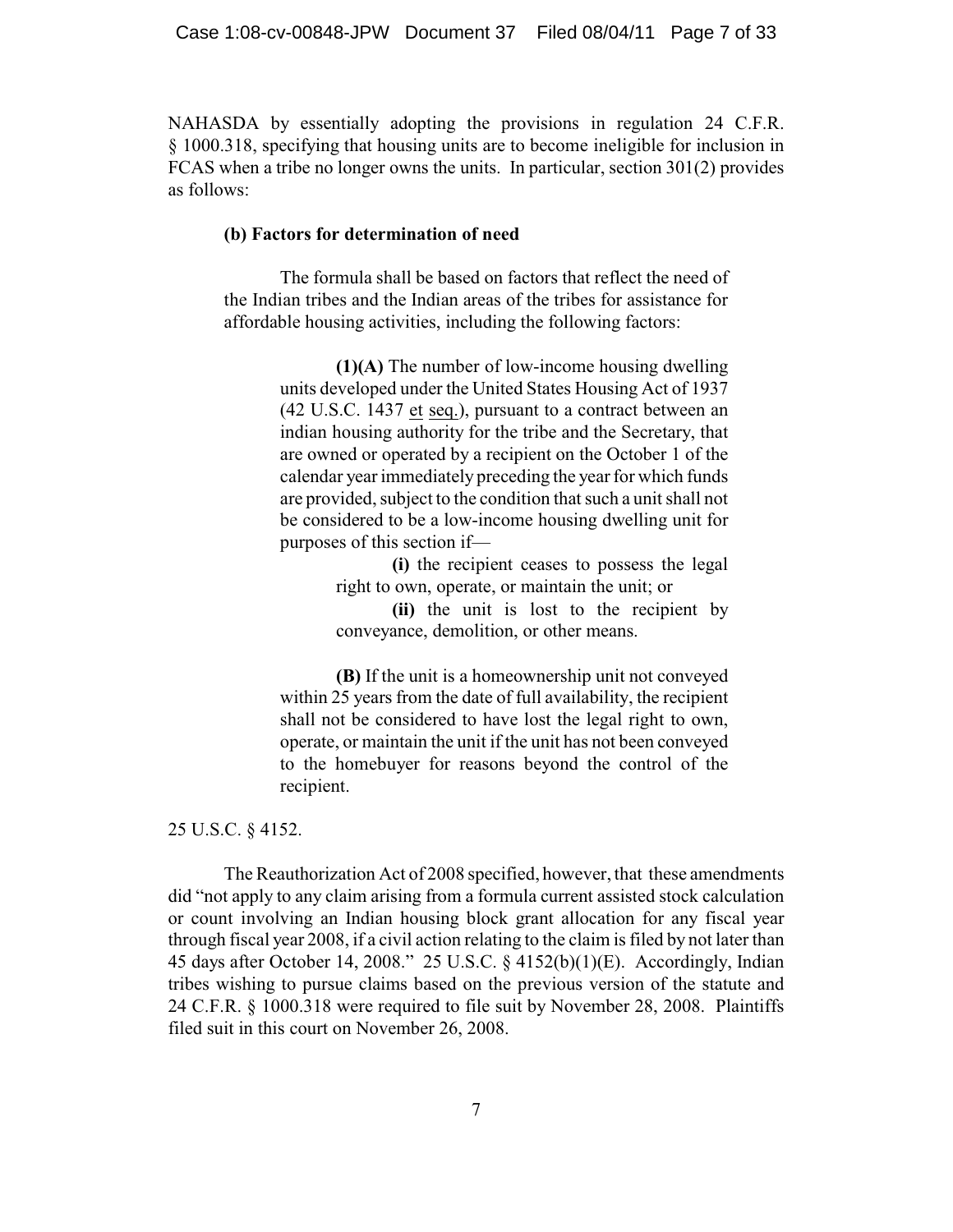#### DISCUSSION

At the center of the parties' dispute is a regulation, 24 C.F.R. § 1000.318, that identifies when individual lease-to-own housing units may no longer be counted as part of FCAS in determining grant allocations. At issue is whether HUD was permitted under NAHASDA to exclude from FCAS units owned or operated by the tribes as of September 30, 1997, that were later conveyed—or should have been conveyed—to eligible Indian families under the Mutual Help and Turnkey III programs (as is anticipated by the regulation) or whether NAHASDA, prior to its amendment, required that such units be permanently included in FCAS, setting a floor for FCAS funding at the 1997 level. The resolution of this issue affects all tribes participating in the program; if one tribe obtains a larger block grant, another tribe (or tribes) receives a smaller grant or grants by exactly the same amount. As defendant observed in its reply brief, "[t]his is a zero sum game, and all of the players are Indians."

Plaintiffs challenge HUD's actions on essentially three grounds. First, plaintiffs argue that HUD unlawfully recaptured their grant funds in violation of both 25 U.S.C. § 4152(b)(1) and their funding agreements with the agency. Second, plaintiffs maintain that HUD committed various statutory violations, including the failure to afford plaintiffs the notice and hearing rights set out in 25 U.S.C. §§ 4161 and 4165 before adjusting plaintiffs' grant allocations. Finally, plaintiffs contend that HUD breached its trust and/or fiduciary duty to plaintiffs arising under NAHASDA and under the United States' relationship with Indian tribes more generally. In each instance, plaintiffs seek "damages to compensate them for their losses" in an amount they identify as "no less than 1.6 million dollars per Plaintiff."

Defendant opposes plaintiffs' suit on multiple grounds. First, defendant argues that this court is prohibited under 28 U.S.C. § 1500 from exercising jurisdiction over a claim if the same claim is pending against the United States in another forum at the time the complaint is filed here. Defendant thus maintains that Fort Peck Housing Authority is not properly before this court because it had a virtually identical claim pending before the district court on November 26, 2008, the date the instant complaint was filed. In the alternative, defendant contends that even if Fort Peck is properly before this court, its present claims were decided against it by the Tenth Circuit in Fort Peck II, 367 Fed. App'x 884, and that it is barred, under the doctrine of res judicata, from relitigating those issues here.

Nor, in defendant's view, have the remaining plaintiffs asserted a legitimate basis on which this court may exercise jurisdiction. Defendant contends that NAHASDA, as a grant-in-aid program, does not mandate the payment of money for its violation and on that ground, the court is without jurisdiction to grant relief. Similarly, defendant maintains that plaintiffs have failed to prove either the existence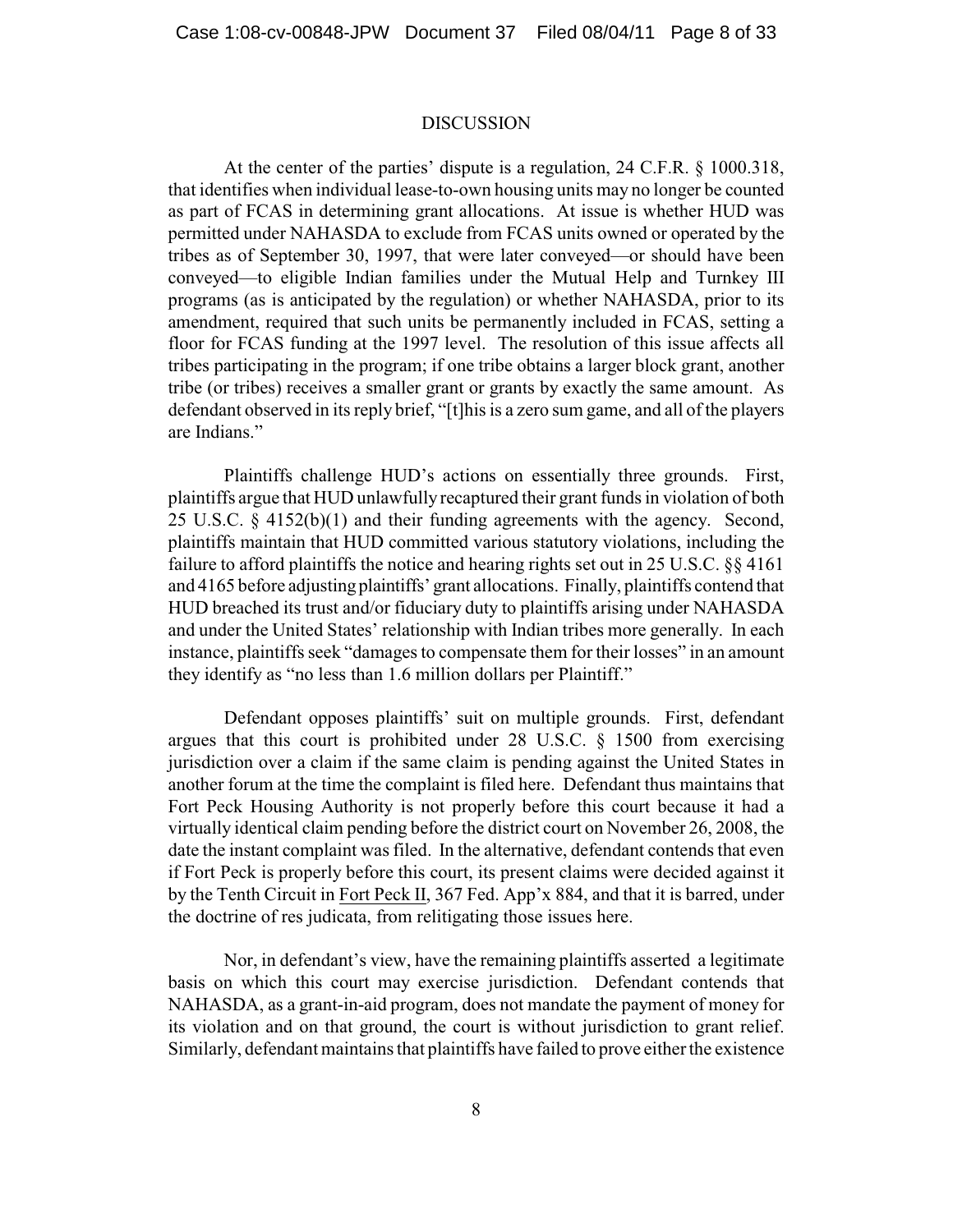of a trust relationship or the breach of specific fiduciary duties sufficient to confer jurisdiction on this court. Indeed, defendant argues that plaintiffs' claims, if they may be heard at all, must be heard by a court of appeals pursuant to 25 U.S.C. § 4161.

Even if this court is found to possess jurisdiction over plaintiffs' claims, however, defendant argues in the alternative that we are nevertheless barred from providing relief. Defendant contends that this is true in the first instance because plaintiffs' entitlement to damages is necessarily contingent on a declaration that 24 C.F.R. § 1000.318 is invalid—an equitable remedy defendant asserts is unavailable in this court. And it is true in the second instance, defendant maintains, because the Anti-Deficiency Act, 31 U.S.C.  $\S$  1341(a)(1)(A), precludes recovery where, as here, the funds in dispute have already been distributed to other grant recipients, rendering plaintiffs' action moot. Finally, defendant maintains that plaintiffs' claims relating to fiscal years 1998 through 2002 are time-barred because they accrued more than six years before plaintiffs filed suit and thus fall outside this court's six-year statute of limitations period identified in 28 U.S.C. § 2501. We address these arguments in turn below.

## I. Fort Peck Housing Authority

28 U.S.C. § 1500, titled "Pendency of claims in other courts," provides as follows:

The United States Court of Federal Claims shall not have jurisdiction of any claim for or in respect to which the plaintiff or his assignee has pending in any other court any suit or process against the United States or any person who, at the time when the cause of action alleged in such suit or process arose, was, in respect thereto, acting or professing to act, directly or indirectly under the authority of the United States.

As the Supreme Court recently observed in United States v. Tohono O'Odham Nation, U.S. , 131 S. Ct. 1723, 1729–30 (2011), section 1500 "effects a significant jurisdictional limitation" on this court, designed to "save the Government from burdens of redundant litigation." Pursuant to section 1500, a claim is barred in this court when the action pending in the district court is based on substantially the same operative facts. Id. at 1731. In applying this jurisdictional bar, the court must focus on "the state of things at the time of the action brought." Keene Corp. v. United States, 508 U.S. 200, 207 (1993).

A review of the complaints filed by Fort Peck in this court and in the district court makes clear that its present suit is based on substantially the same operative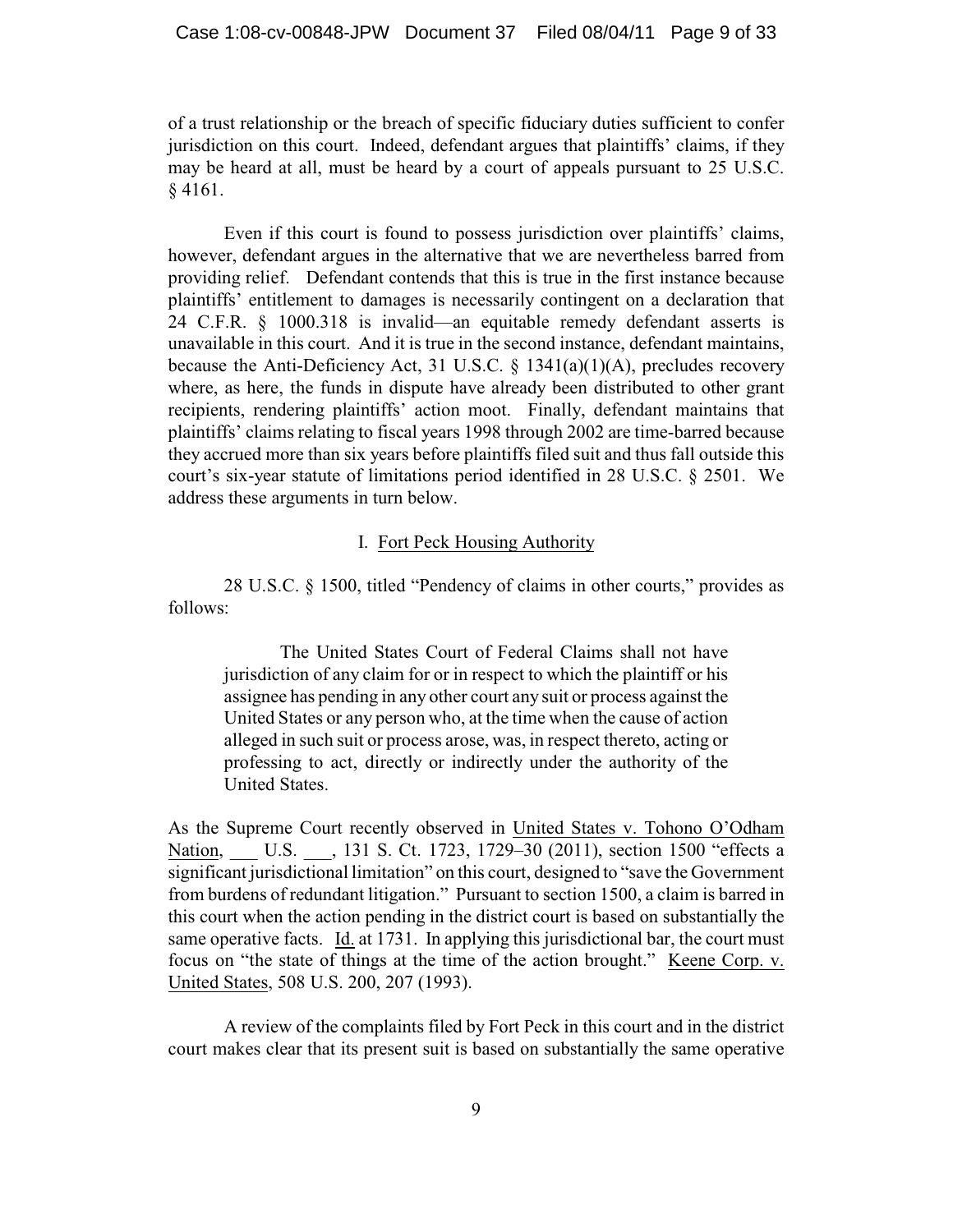facts as the district court action. In both its January 5, 2005, complaint before the district court and its November 26, 2008, complaint in this court, Fort Peck asserts that the government was required under NAHASDA to include in the funding formula all housing units owned by the housing authority on September 30, 1997, and that HUD's failure to do so resulted in the improper recapture of grant funds. As the Court observed in Tohono, such a "substantial overlap in operative facts" precludes jurisdiction in the Court of Federal Claims. Tohono, 131 S. Ct. at 1731.

Fort Peck argues, however, that its claim for money damages is not barred by section 1500 because that claim was no longer "pending in any other court" on the date Fort Peck filed suit in this court. In support of this argument, Fort Peck cites Young v. United States, 60 Fed. Cl. 418, 425 (2004), for the proposition that a suit is no longer pending for purposes of section 1500 once it has been dismissed by the trial court but before the judgment has been appealed. In Fort Peck's view, its refund claim before the district court reached its final resolution on August 1, 2006, when the district court denied its post-judgment motion for monetary relief. Fort Peck, 2006 WL 2192043, at \*2. Fort Peck thus maintains that its action for damages in this court—filed after the district court's dismissal and in the only forum with jurisdiction to award the relief sought—is properly before this court.

This court considered and rejected such an assertion in Jachetta v. United States, 94 Fed. Cl. 277, 283 (2010). In Jachetta, the court concluded that a claim remains pending for the purposes of section 1500 "until its final adjudication on appeal or until the time for appeal has run." Id. The court explained its reasoning as follows:

By commencing a suit in the district court, plaintiff engaged a process that carries with it a right to an appeal. Alaska Packers Ass'n v. Pillsbury, 301 U.S. 174, 177 (1937) (observing that "an appeal in a proper case is matter of right"). So long as that right remains exercisable, the process of which it is a part is properly regarded as pending. To read section 1500 in the narrower sense that plaintiff urges—i.e., to regard a suit as pending only when its merits are under active consideration by a court—is to deny the United States the full protections afforded by the statute by allowing a plaintiff to postpone an appeal until after the filing of the same cause of action in this court. That is, of course, the situation present here. We do not believe, however, that Congress could possibly have intended section 1500's reach to be so easily evaded by a litigant's strategic filing. [UNR Industries, Inc. v. United States, 962 F.2d 1013, 1022 (Fed. Cir. 1992)] (observing that "Congress wanted not to dictate the order in which a claimant files suits in the Claims Court and another court on the same claim, but to discourage him from doing so altogether"). In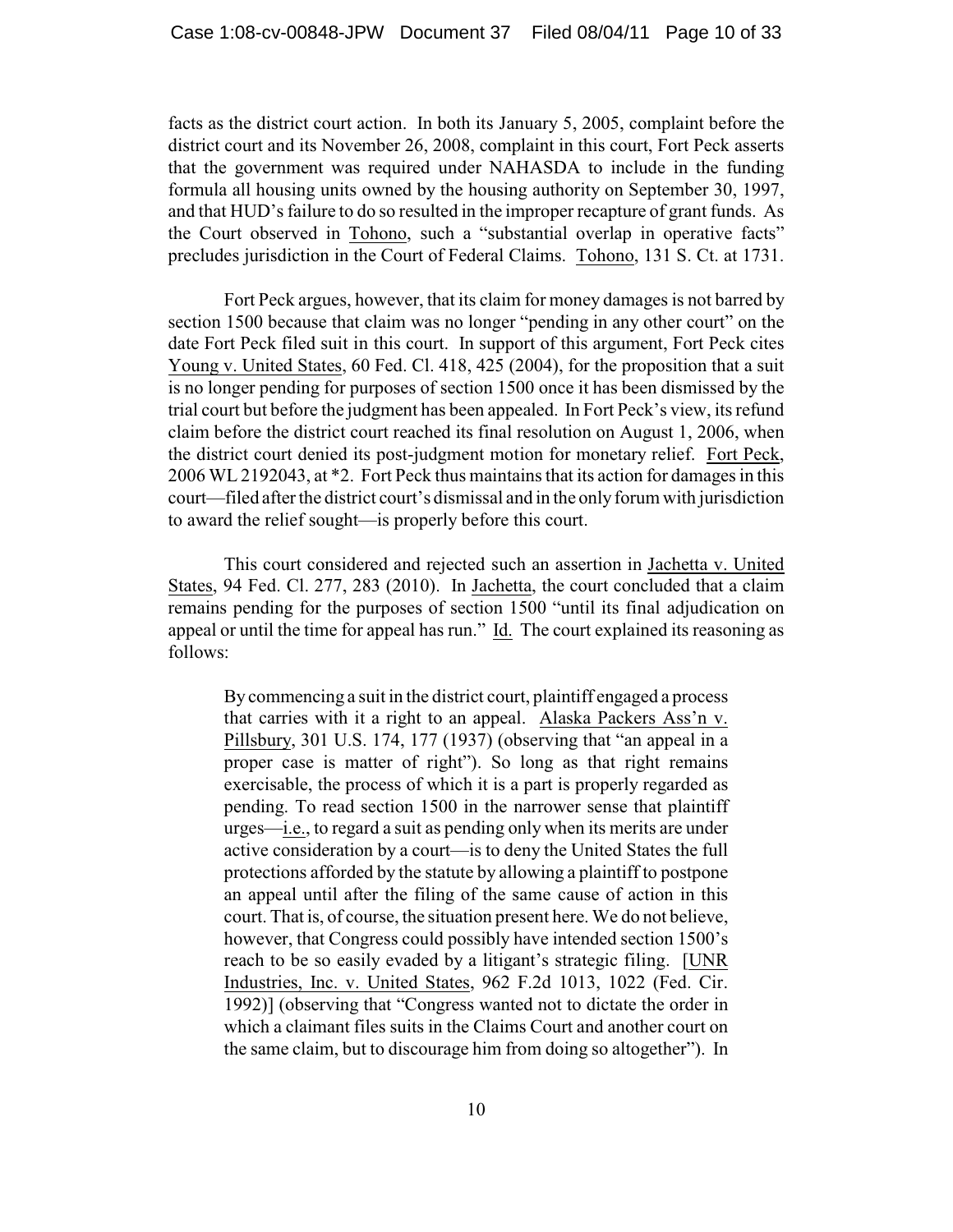accordance, then, with the definition of the term "pending" adopted in [Carey v. Saffold, 536 U.S. 214 (2002)], we hold that a suit is pending for purposes of section 1500 until its final adjudication on appeal or until the time for appeal has run.

## Id.

The court stands by this reasoning, even where, as here, Fort Peck contends that the particular issue—its claim for money damages—had been fully resolved by the district court at the time the instant complaint was filed. The important fact is that the district court judgment was subsequently the subject of an appeal and that that action—based on substantially similar if not identical facts to the instant case—remains ongoing. It is no answer to say, as Fort Peck does, that Fort Peck sought an appeal on different grounds and that its damages claim can somehow be carved out to be considered separately.<sup>6</sup> As the Tohono Court made clear, the burden that section 1500 seeks to avoid is the simultaneous defense of substantially similar suits without regard to the relief sought. Tohono, 131 S. Ct. at 1731 (clarifying that "[t]wo suits are for or in respect to the same claim, precluding jurisdiction in the [Court of Federal Claims], ifthey are based on substantially the same operative facts, regardless of the relief sought in each suit."). Fort Peck's claims accordingly must be dismissed from this case pursuant to 28 U.S.C. § 1500.<sup>7</sup>

## II. The Remaining Plaintiffs

A. Exercising Jurisdiction Under NAHASDA's Money Mandate

<sup>&</sup>lt;sup>6</sup> Although Fort Peck acknowledges that it appealed the denial of its postjudgment motion for damages to the Tenth Circuit, it contends that it did so on the ground that the district court could have granted equitable relief (i.e., in the form of an upward adjustment of future grant awards) and that it did not challenge the district court's determination that it had no authority to provide monetary relief.

<sup>&</sup>lt;sup>7</sup> Because Fort Peck is not properly before this court, we need not determine whether all of the issues it attempts to assert here have been disposed of by the Tenth Circuit (and are thus binding on Fort Peck under the doctrine of res judicata) or whether any issue remains to be adjudicated. In any event, the remaining four plaintiffs were not parties in the district court litigation (nor were their interests represented there) and therefore they are not barred by the Tenth Circuit's decision.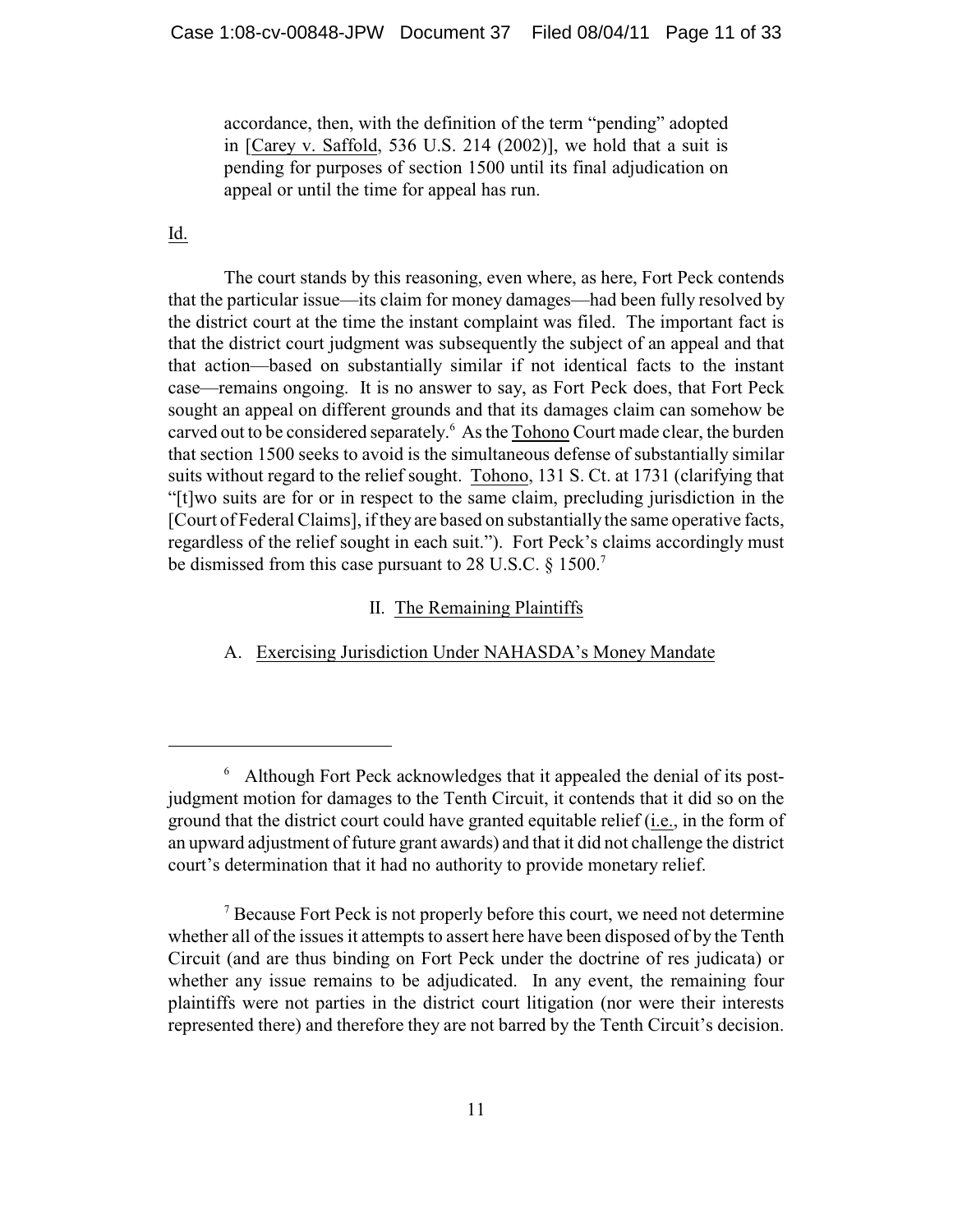The Tucker Act, 28 U.S.C. § 1491, authorizes this court to exercise jurisdiction over claims "founded either upon the Constitution, or any Act of Congress or any regulation of an executive department, or upon any express or implied contract with the United States, or for liquidated or unliquidated damages in cases not sounding in tort." As this court explained in the seminal case Eastport S.S. Corp. v. United States, 372 F.2d 1002, 1007 (Ct. Cl. 1967), however, "it is not every claim involving or invoking the Constitution, a federal statute, or a regulation which is cognizable here." Accord United States v. Mitchell, 463 U.S. 206, 217 (1983). Rather, for jurisdictional purposes, a claim should be construed as "founded either upon the Constitution, or any Act of Congress or any regulation of an executive department," only where the "source of substantive law can fairly be interpreted as mandating compensation by the Federal Government for the damages sustained." Mitchell, 463 U.S. at 218.<sup>8</sup> Plaintiffs contend that NAHASDA provides such a money mandate.

Section 4111 of NAHASDA, titled "Block grants" provides as follows:

## **(a) Authority**

## **(1) In general**

For each fiscal year, the Secretary shall (to the extent amounts are made available to carry out this chapter) make grants under this section on behalf of Indian tribes—

<sup>&</sup>lt;sup>8</sup> Other courts have suggested that this traditional test for whether a statute is money mandating for the purposes of establishing Tucker Act jurisdiction was altered by the Supreme Court in United States v. White Mountain Apache Tribe, 537 U.S. 465, 472–73 (2003), in which the majority declared that it was "enough . . . that a statute creating a Tucker Act right be reasonably amenable to the reading that it mandates a right of recovery in damages." See, e.g., White Mountain, 537 U.S. at 487 (Thomas, J., dissenting) (asserting that the majority has "fashion[ed] a new test to determine whether Congress has conferred a substantive right enforceable against the United States in a suit for money damages"); Fisher v. United States, 402 F.3d 1167, 1174 (Fed. Cir. 2005) ("Whether White Mountain alters the Mitchell test, as suggested by the dissent in White Mountain, and whether the new test is less stringent in some respects or is the same, as suggested by the concurrence, is less than clear. Future opinions by the Supreme Court may clarify all this.") Whether or not the Court's language in White Mountain in some way modifies the traditional rule, however, we do not read that decision as changing the fundamental premise that a statute is moneymandating where it creates an unqualified entitlement to payment. Where such an entitlement exists, a remedy is necessarily available in this court.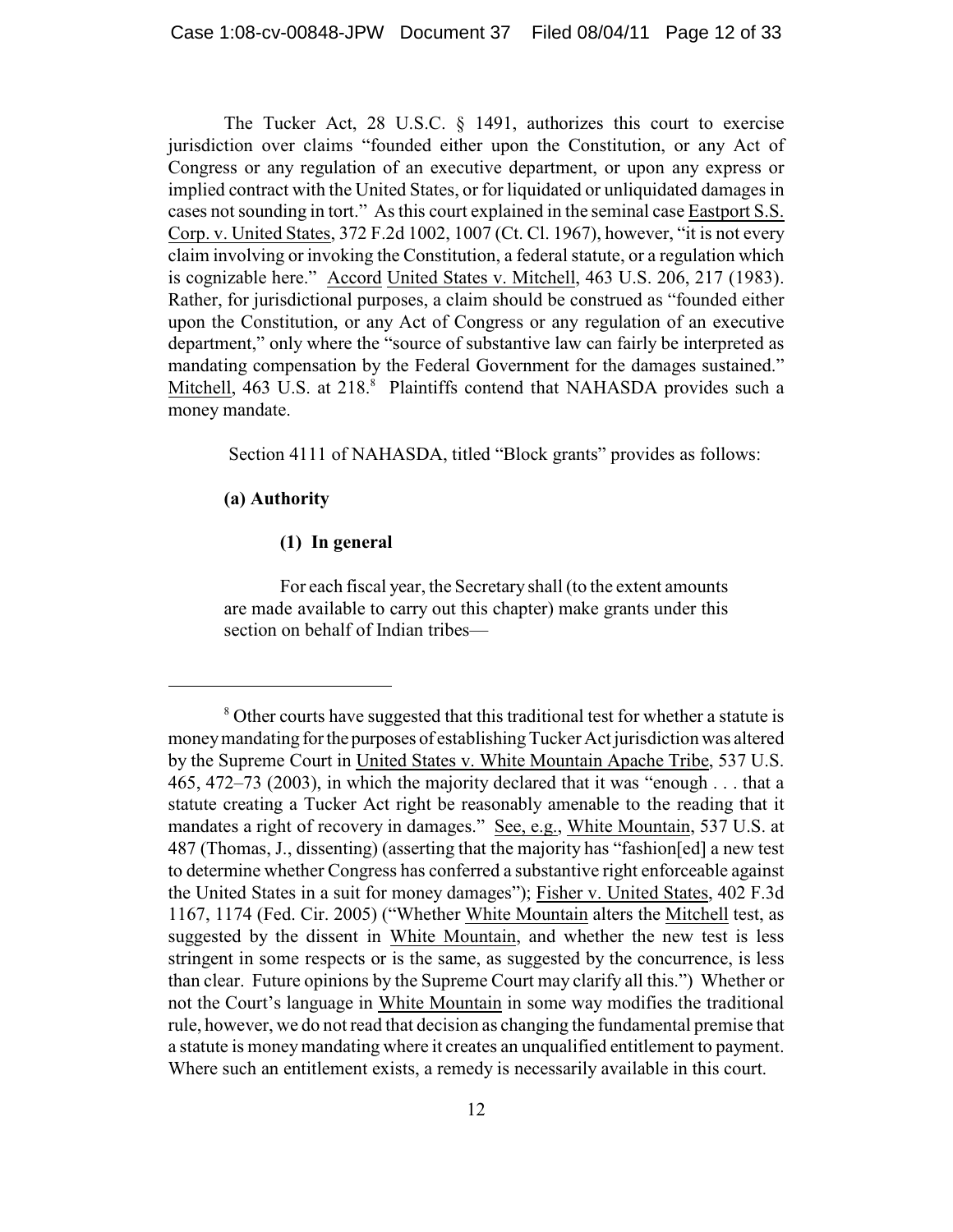**(A)** to carry out affordable housing activities under part A of subchapter II of this chapter; and

**(B)** to carry out self-determined housing activities for tribal communities programs under part B of that subchapter.

25 U.S.C. § 4111. Section 4151, titled "Annual allocation," in turn provides as follows:

For each fiscal year, the Secretary shall allocate any amounts made available for assistance under this chapter for the fiscal year, in accordance with the formula established pursuant to section 4152 of this title, among Indian tribes that comply with the requirements under this chapter for a grant under this chapter.

25 U.S.C. § 4151.

In plaintiffs' view, NAHASDA is money mandating because it leaves no room for HUD to exercise discretion in making grants. This court agrees. "In general, a statute will be deemed to be a money-mandating source of law if it compels the government to make a payment to an identified party or group." ARRA Energy Co. I v. United States, 97 Fed. Cl. 12, 19 (2011) (citing Eastport, 372 F.2d at 1009 ("Under Section 1491 what one must always ask is whether the constitutional clause or the legislation which the claimant cites can be fairly interpreted as mandating compensation by the Federal Government for the damage sustained.")); see also Samish Indian Nation v. United States, 419 F.3d 1355, 1364 (Fed. Cir. 2005) (observing that "where the statutory text leaves the government no discretion over payment of claimed funds[,]" Congress has provided a money-mandating source for jurisdiction in this court); Grav v. United States, 886 F.2d 1305, 1307 (Fed. Cir. 1989) (characterizing a statute as money mandating for the purposes of Tucker Act jurisdiction where the Secretary had no discretion to prevent a qualified applicant from participating in the statutory program).

As indicated above, NAHASDA provides that the Secretary "shall . . . make grants" and "shall allocate any amounts" among Indian tribes that comply with certain requirements, 25 U.S.C. §§ 4111, 4151 (emphasis added), and directs that the funding allocation be made pursuant to a particular formula, 25 U.S.C. § 4152. The Secretary is thus bound by the statute to pay a qualifying tribe the amount to which it is entitled under the formula. NAHASDA, in other words, can fairly be interpreted as mandating the payment of compensation by the government. Eastport, 372 F.2d at 1009. Such mandatory language is sufficient to confer jurisdiction on this court. Greenlee Cnty. v. United States, 487 F.3d 871, 877 (Fed. Cir. 2007) (observing that the Federal Circuit has "repeatedly recognized that the use of the word 'shall'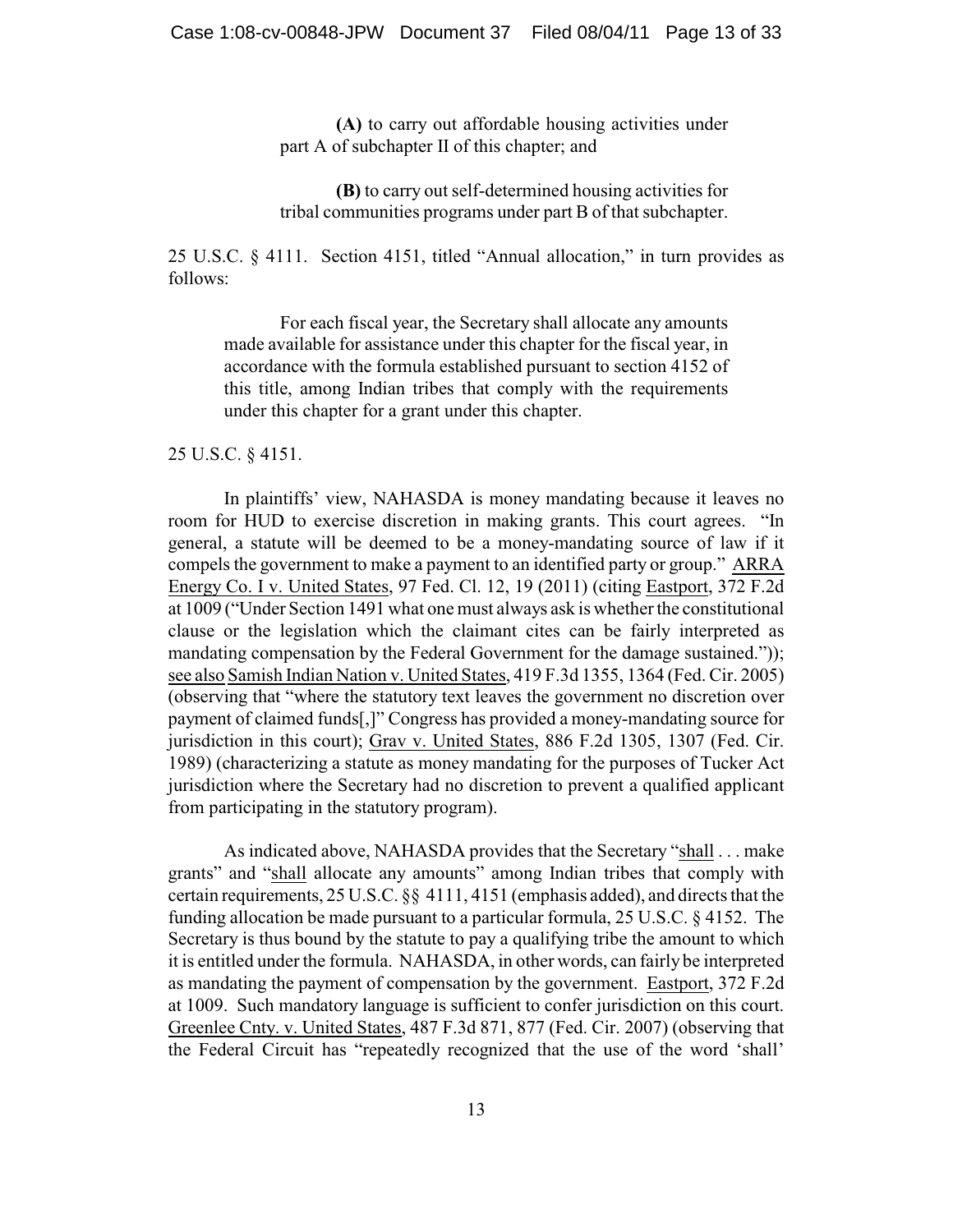generally makes a statute money-mandating" (quoting Agwiak v. United States, 347 F.3d 1375, 1380 (Fed. Cir. 2003)); Wolfchild v. United States, 96 Fed. Cl. 302, 339 (2010) ("[c]onsistent use of the word 'shall' throughout the statute favors a finding that the [statute is] money-mandating"). $9$ 

Defendant argues, however, that this case is governed by the Supreme Court's decision in Bowen v. Massachusetts, 487 U.S. 879 (1988), which it cites for the proposition that statutes should not be construed as money mandating where they subsidize future expenditures (as through grants) rather than compensate for "past injuries or labors." Id. at 905 n.42. Statutes in the former category, defendant argues, confer no jurisdiction on this court. Defendant thus maintains that plaintiffs' claims—seeking money intended to subsidize the tribes' future expenditures rather than to compensate the tribes for "past injuries or labors"—should be dismissed as falling outside this court's jurisdiction.

We do not read Bowen as supporting the result defendant suggests. In Bowen, the Supreme Court addressed the issue of whether a state could assert a cause of action in a district court seeking monetary relief (the reimbursement of Medicaid expenses) where the basis for the court's jurisdiction—the Administrative Procedure Act—explicitly limits the district court's jurisdiction to suits that do not seek "money damages," 5 U.S.C. § 702, and to situations where "no other adequate remedy" is available in another forum, 5 U.S.C. § 704. The Secretary of Health and Human Services (the defendant in the case) argued that such a claim for reimbursement constituted a claim for damages and therefore could be heard only in the United States Claims Court (this court's predecessor). Id. at 890. The Commonwealth of Massachusetts (the plaintiff) contended instead that the claim sought specific performance—i.e., the payment of particular funds—rather than money damages and thus was properly before the district court under the APA. The Court thus took up two inquiries that are relevant here: first, whether the relief sought—the enforcement of a statute (section § 1396b(a) of the Medicaid Act which provided that the Secretary "shall pay" certain amounts for appropriate Medicaid services)—constituted "money damages" as that term is used in section 702 of the APA; and second, whether an "adequate remedy" existed in another court as envisioned by section 704 of the APA.

<sup>&</sup>lt;sup>9</sup> The Federal Circuit has recognized that this court may also exercise jurisdiction over certain discretionary payment schemes, including those entitlement statutes "(1) that provide 'clear standards for paying' money to recipients; (2) that state the 'precise amounts' that must be paid; or (3) as interpreted, compel payment on satisfaction of certain conditions." Samish, 419 F.3d at 1364. Although we find that the Secretary possessed no discretion in the implementation of the responsibilities under NAHASDA, we conclude in the alternative that the statute satisfies this lesser test for the exercise of this court's jurisdiction.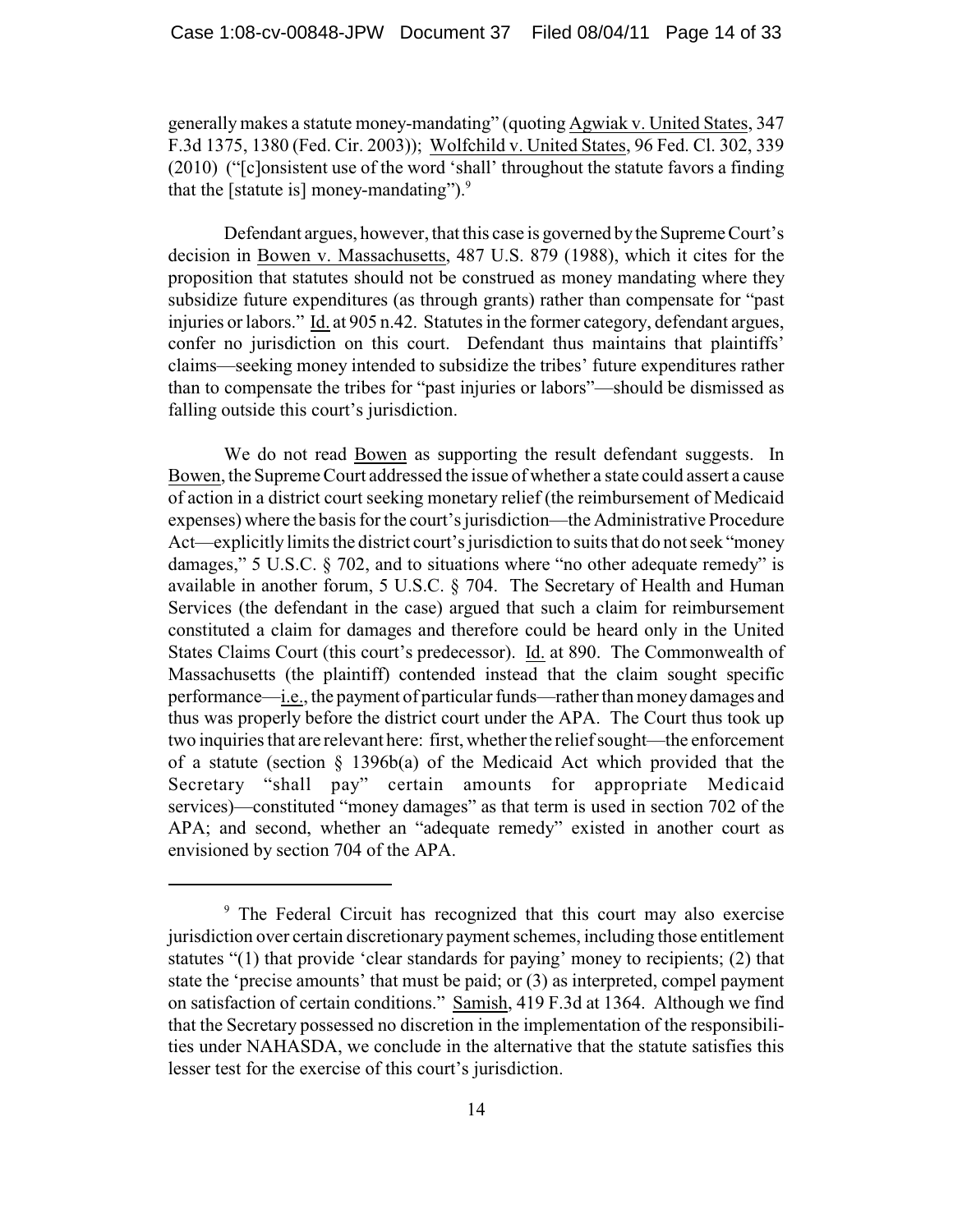With respect to the first inquiry, the Bowen Court concluded that a Medicaid disallowance claim was "not a suit seeking money in compensation for the damage sustained by the failure of the Federal Government to pay as mandated; rather, it [was] a suit seeking to enforce the statutory mandate itself, which happens to be one for the payment of money." Id. at 900. With respect to the second inquiry, the Court further concluded that an adequate remedy was not available in the Court of Federal Claims because relief in this court was limited (i.e., the court could only enter a money judgment and not prospective, declaratory relief) and our jurisdiction over a Medicaid disallowance claim was "at least doubtful." Id. at  $905$ .<sup>10</sup> The Court ultimately concluded that neither section 702 nor section 704 served as a bar to the district court's exercising jurisdiction over the claim.

Defendant reads these two conclusions as circumscribing this court's jurisdiction over claims that seek the enforcement of a statute or regulation generally, and over claims that seek the review of a grant program in particular. See, e.g., Katz v. Cisneros, 16 F.3d 1204, 1207–09 (Fed. Cir.1994) (concluding that "no relief is available in the Court of Federal Claims" where the plaintiff seeks payments to which it claims entitlement under a federal statute and regulations and thus seeks the judicial interpretation of a federal regulation rather than "money as compensation for a loss suffered"); Samish Indian Nation v. United States, 90 Fed. Cl. 122, 132–33 (2009) (relying on the Supreme Court's "unambiguous statement in Bowen that 'the statutory mandate of a federal grant-in-aid program directs the Secretary to pay money to the State, not as compensation for a past wrong, but to subsidize future state expenditures'" to conclude that "statutes creating federal grant-in-aid programs are not designed to provide for a damages remedy" and do not therefore provide jurisdiction in this court). We reject both positions.

As an initial matter, the Bowen Court does not purport to define the limits of this court's jurisdiction—an issue not then before it—but rather to ascertain the limits of the district court's jurisdiction under the APA. This court is thus reluctant to

 $10$  The Bowen Court observed that this court may not grant relief while the funds are on the "State's side of the ledger" nor "act in any fashion so long as the Federal Government has not yet offset the disallowed amount from a future payment." Id. at 907. The Court additionally questioned whether this court could exercise jurisdiction "[g]iven the fact that the quarterly payments of federal money are actually advances against expenses that have not yet been incurred by the State," thus making it "arguable that a dispute concerning the status of the open account is not one in which the State can claim an entitlement to a specific sum of money that the Federal Government owes to it." Id. The thrust of these observations is that a claim, in order to be cognizable in this court, must be one for money presently owing. Nat'l Air Traffic Controllers Ass'n v. United States, 160 F.3d 714, 716 (Fed. Cir. 1998).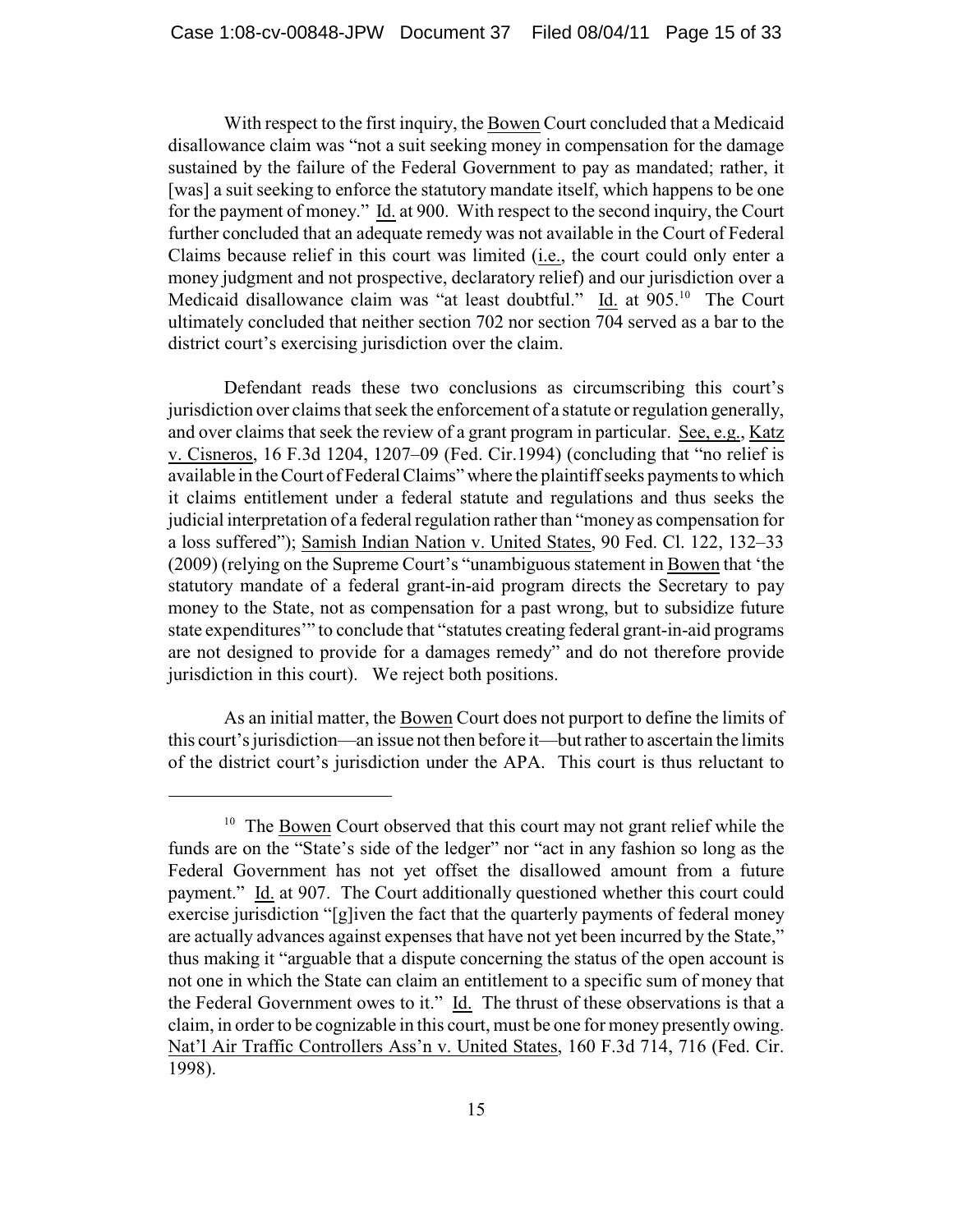extend statements made in that context to divest this court of its traditional jurisdiction over claims arising under a money-mandating statute. Such reluctance is particularly warranted, we believe, since this court's jurisdiction is not defined by the APA. (Although the availability of relief in other courts may limit the district court's jurisdiction under the APA, see 5 U.S.C. § 704, the converse is not true: the availability of relief here is not undermined by, say, the possibility of declaratory relief in district court.) The Court's APA analysis, in other words, tells us nothing about the limits of this court's jurisdiction.

More importantly, the Bowen decision does not in fact stand for the proposition for which defendant cites it here. In concluding that a Medicaid disallowance claim was properly before the district court, the Supreme Court did not alter the long-standing rule that where a plaintiff seeks payment under a moneymandating statute, this court has jurisdiction over its claim.<sup>11</sup> Rather, the Court concluded that where the essence of the relief sought was not merely a claim for money owed, but was primarily an effort to define an ongoing relationship between the parties going forward, the district court was the appropriate forum to hear the claim. As the Court explained, "[m]anaging the relationships between States and the Federal Government that occur over time and that involve constantly shifting balance sheets requires a different sort of review and relief process" one to which the APA, with its power to afford prospective relief, was "tailored." Bowen, 487 U.S. at 904 n.39; see also id. at 900 n.31 (describing the Medicaid Act as "a complex scheme . . . that governs a set of intricate, ongoing relationships between the States and the Federal Government"); id. at 905 (refusing "to assume, categorically, that a naked money judgment against the United States will always be an adequate substitute for prospective relief fashioned in the light of the rather complex ongoing relationship between the parties"); id. at 905 n.41 (citing with approval the concurrence in Massachusetts v. Departmental Grant Appeals Bd. of Dep't Health and Human Servs., 815 F.2d 778, 789 (1st Cir. 1987), which described a suit for the reimbursement of court-ordered abortions as falling outside the APA's waiver of sovereign immunity "only because the requested relief 'is unlikely to have any significant prospective effect upon the ongoing grant-in-aid relationship between the Commonwealth and the United States'").

None of the concerns identified by the Bowen majority exist here. NAHASDA, unlike the Medicaid program, does not establish a "complex ongoing

 $11$  The Bowen Court does not rule out—and in fact repeatedly acknowledges—this court's authority to enter money judgments like the one sought in the instant case. See, e.g., Bowen, 487 U.S. at 905 (referring to "a naked money judgment against the United States" as a possible (though arguably inadequate) "substitute for prospective relief"); id. at 910 n.48 (recognizing that "the purely monetary aspects of the case could have been decided in the Claims Court").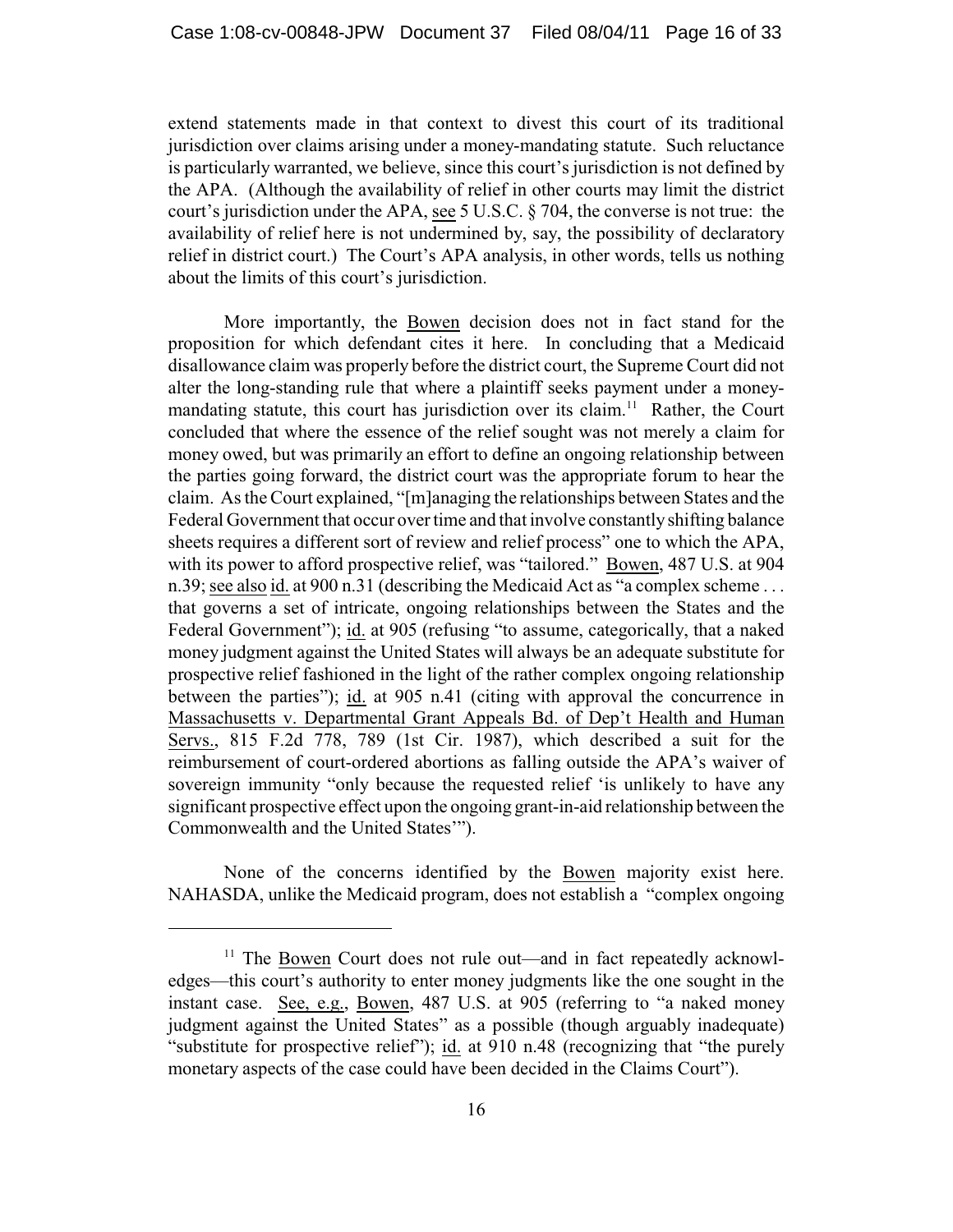relationship between the parties," Bowen, 487 U.S. at 905, involving open accounts and "constantly shifting balance sheets," id. at 905 n.39, requiring the entry of declaratory or injunctive relief "to modify future practices," id. at 905. Accord Brighton Village Assocs. v. United States, 52 F.3d 1056, 1060 (Fed. Cir. 1995) (distinguishing between a claim that seeks "retroactive monetary relief for HUD's failure to adjust contract rents in the past" and a claim that seeks "an award of prospective relief, namely, the builder's attempt to require HUD to calculate future contract rents in conformity with the statute"). In contrast to the prospective relief sought in Bowen, the instant suit seeks a specific sum allegedly owed plaintiffs under a statutorily conferred money mandate. Indeed, an adjudication of the lawfulness of HUD's regulatory interpretation will have no future impact on the ongoing relationship between the parties because the Reauthorization Act of 2008 made clear the applicable law going forward. Contrast with Katz, 16 F.3d at 1209 ("[Plaintiff] unmistakably asks for prospective relief. An adjudication of the lawfulness of HUD's regulatory interpretation will have future impact on the ongoing relationship between the parties. The Court of Federal Claims cannot provide this relief."). Enforcement of a claim for money owed, i.e., a claim for money damages, is therefore the only relief plaintiffs seek, a remedy the district court in Fort Peck concluded it has no authority to grant. Fort Peck, 2006 WL 2192043, at \*2. As between prospective relief and a request for money due, in other words, it is clear that plaintiffs seek the latter. Nat'l Ctr. for Mfg. Sciences v. United States, 114 F.3d 196, 201–02 (Fed. Cir. 1997) (looking to the "true nature of the claims in this case" to determine if a "simple money judgment issued by the Court of Federal Claims" would be an appropriate remedy" (citing Bowen, 487 U.S. at 893)). Such relief falls squarely within this court's jurisdiction.

Nor can we accept defendant's view that a statute that sets up a federal grant program, by definition, cannot be money mandating. As Justice Scalia recognized in his dissent in Bowen, this court has traditionally exercised jurisdiction over suits for money allegedly due under government grant programs that the government has refused to pay. Bowen, 487 U.S. at 920 (Scalia, J., dissenting) (citing Missouri Health & Med. Org., Inc. v. United States, 641 F.2d 870, 873 (Ct. Cl. 1981) (grant awarded by Public Health Service); Idaho Migrant Council, Inc. v. United States, 9 Cl. Ct. 85, 88 (1985) ("The United States, for public purposes, has undertaken numerous programs to make grant funds available to various governmental and private organizations. Many hundreds of grants are made each year to states, municipalities, schools and colleges and other public and private organizations . . . . Obligations of the United States assumed in [grant] programs . . . are within this court's Tucker Act jurisdiction")); see also Chula Vista City School Dist. v. Bennett, 824 F.2d 1573 (1987) (identifying the Court of Federal Claims as the proper forum to challenge the government's construction of a federal law providing grant funding to local school districts). Defendant refers us to a footnote in Bowen for a full-scale departure from this tradition.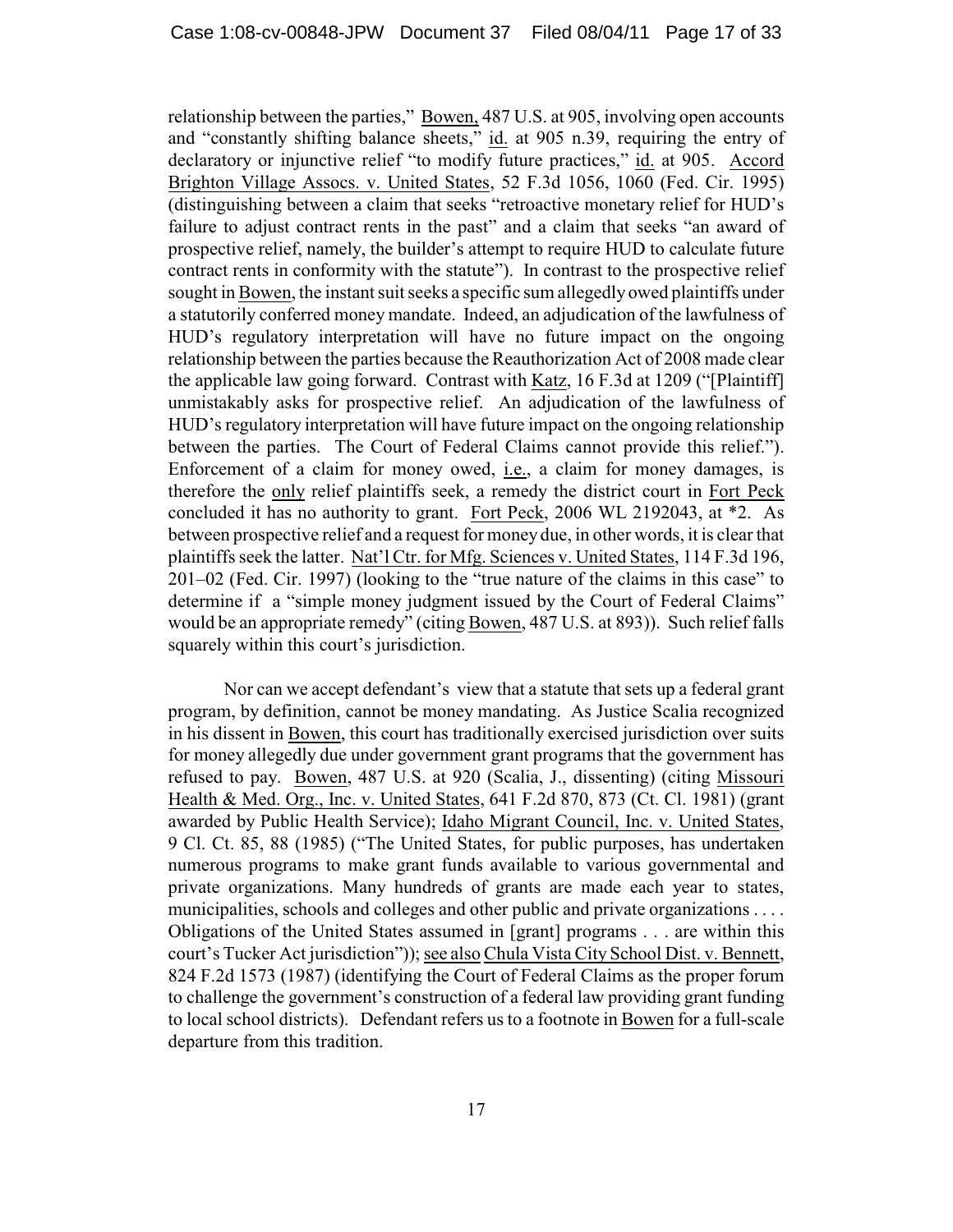In footnote 42 of its opinion, the Bowen majority wrote that it was "not altogether clear that the Claims Court would have jurisdiction under the Tucker Act, 28 U.S.C.  $\S$  1491(a)(1), to review a disallowance claim," because statutes that have traditionally been interpreted as money mandating "attempt to compensate a particular class of persons for past injuries or labors," and do not, in contrast to the statutory mandate of a federal grant-in-aid program, "direct[] the Secretary to pay money . . . to subsidize future . . . expenditures." Bowen, 487 U.S. at 907 n.42. Elsewhere in the decision, however, the Court makes clear that its characterization of statutorily based Tucker Act claims as involving statutes "that provide compensation for specific instances of past injuries or labors" merely reflects the distinction the decision repeatedly draws between suits seeking a "naked money judgment" and suits seeking the prospective adjustment of an ongoing relationship between the parties. See, e.g., id. at 901 n.31 (contrasting statutes that "provide compensation for specific instances of past injuries or labors" with a "complex scheme such as the Medicaid Act that governs a set of intricate, ongoing relationships between the States and the Federal Government," and noting that "suits brought under these statutes do not require the type of injunctive and declaratory powers that the district courts can bring to bear in suits under the Medicaid Act"). As discussed above, it is the former with which we are concerned here. Thus, even if we were inclined to interpret a footnote not squarely on point as divesting this court of a portion of its traditional jurisdiction, we do not read this footnote as requiring that result.

Accordingly, we conclude that plaintiffs have properly asserted a claim under a money-mandating statute—NAHASDA—and that we may exercise jurisdiction regardless of the status of that statutory scheme as involving the payment of grant funds. Any claim for money to which a plaintiff is statutorily entitled, in other words, falls within our jurisdiction and is properly the subject of an action for money damages.

## B. The Operation of 25 U.S.C. § 4161

Having established a basis for this court's jurisdiction,  $12$  we turn next to the

 $12$  Because we are exercising jurisdiction on the basis of a money-mandating statute, we need not address plaintiffs' alternate contention claiming relief on the ground that the government breached a duty of trust owed them. We note, however, that the government "assumes Indian trust responsibilities only to the extent it expressly accepts those responsibilities by statute," United States v. Jicarilla Apache Nation, U.S. , 131 S. Ct. 2313, 2325 (2011)—a requirement that plaintiffs have not shown has been satisfied here. "When 'the Tribe cannot identify a specific, applicable, trust-creating statute or regulation that the Government violated, . . . (continued...)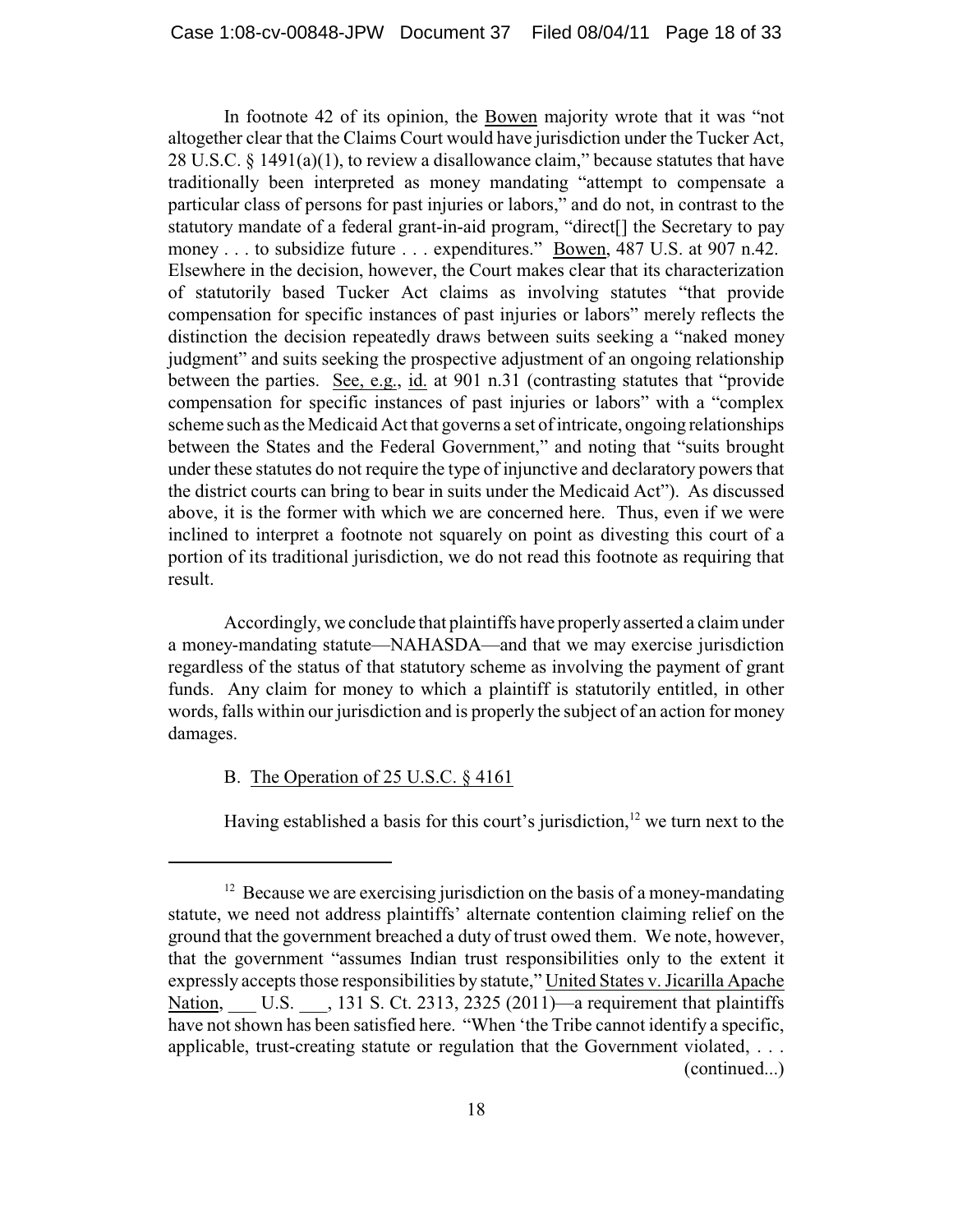parties' discussion of 25 U.S.C. § 4161. In the second claim for relief set forth in their complaint, plaintiffs allege that HUD additionally violated NAHASDA by failing to accord plaintiffs the notice and hearing rights set forth in section 4161 before adjusting their grant allocations. In plaintiffs' view, this failure represents a material breach of their funding agreements for which they seek compensation. Defendant, by contrast, reads section 4161 as conferring exclusive jurisdiction on a court of appeals to review an adverse agency action, thereby divesting this court of jurisdiction. $^{13}$  We cannot accept either position.

25 U.S.C. § 4161, titled "Remedies for noncompliance," provides in relevant part as follows:

## **(a) Actions by Secretary affecting grant amounts**

## **(1) In general**

Except as provided in subsection (b) of this section, if the Secretary finds after reasonable notice and opportunity for hearing that a recipient of assistance under this chapter has failed to comply substantially with any provision of this chapter, the Secretary shall—

> **(A)** terminate payments under this chapter to the recipient;

Puzzlingly, defendant asks that only certain of plaintiffs' claims be dismissed as falling within the exclusive jurisdiction of the circuit court. ("Accordingly, the Court does not possess jurisdiction to consider plaintiffs' allegations with respect to any alleged violation of the notice and hearing requirements in section 4161.") If section 4161 is to be construed as conferring exclusive jurisdiction on a circuit court to review an adverse agency action, however, such an interpretation logically would dispose of all of plaintiffs' claims. That argument is accordingly the one we address—and reject—below.

 $12$ (...continued)

neither the Government's "control" over [Indian assets] nor common-law trust principles matter.'" Id. at 2316 (quoting United States v. Navajo Nation, 556 U.S. 287, \_\_\_, 129 S. Ct. 1547, 1558 (2009)). We are additionally unconvinced that grant funds to which a tribe claims entitlement are properly construed as "Indian assets" for the purposes of trust law or that the Secretary's limited responsibilities in allocating those funds under NAHASDA create the common-law trust duties envisioned by the Supreme Court in United States v. Mitchell, 463 U.S. at 226.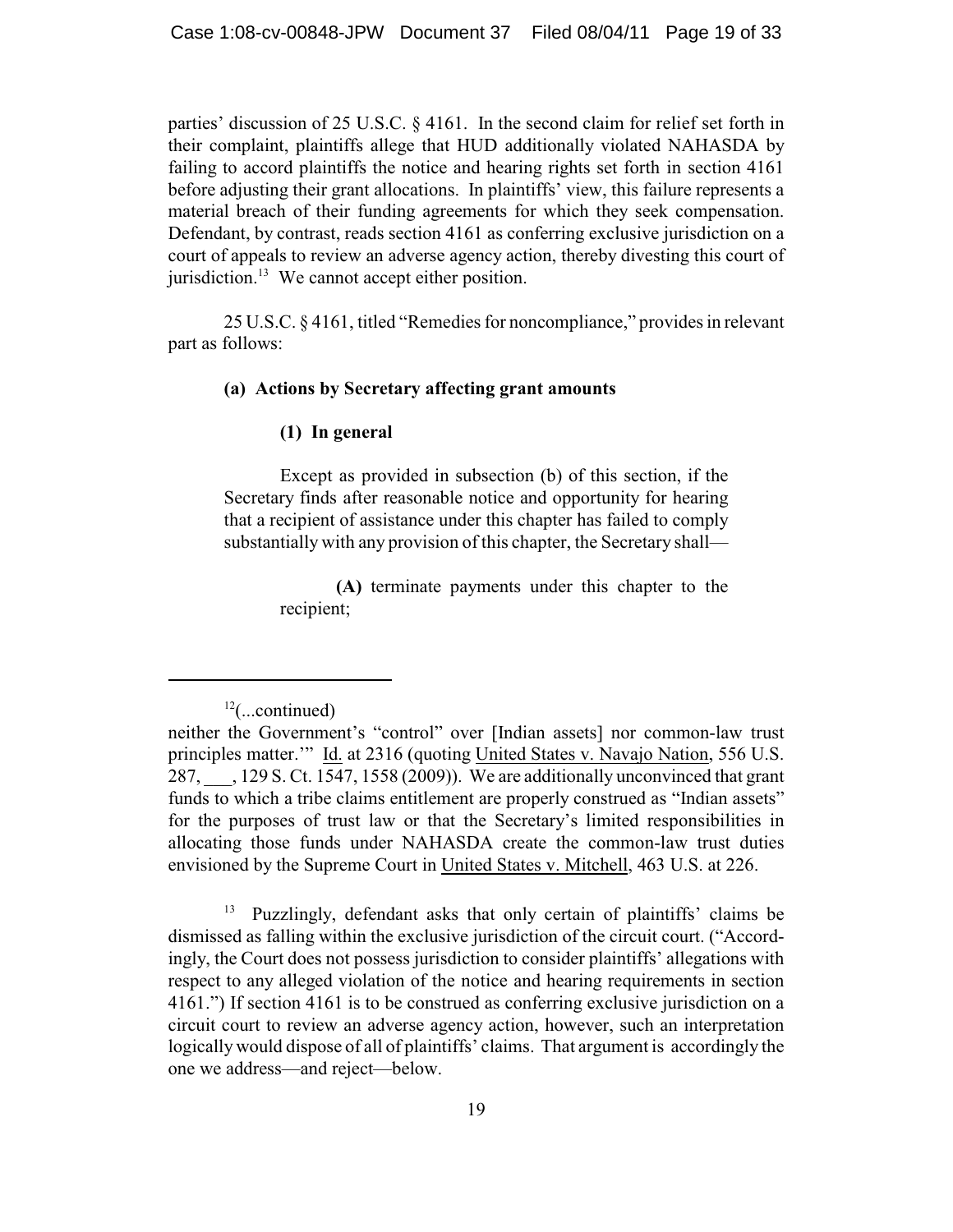**(B)** reduce payments under this chapter to the recipient by an amount equal to the amount of such payments that were not expended in accordance with this chapter;

**(C)** limit the availability of payments under this chapter to programs, projects, or activities not affected by such failure to comply; or

**(D)** in the case of noncompliance described in section 4162(b) of this title, provide a replacement tribally designated housing entity for the recipient, under section 4162 of this title.

25 U.S.C. § 4161(d), titled "Review," in turn provides as follows:

## **(1) In general**

Any recipient who receives notice under subsection (a) of this section of the termination, reduction, or limitation of payments under this chapter—

> **(A)** may, not later than 60 days after receiving such notice, file with the United States Court of Appeals for the circuit in which such State is located, or in the United States Court of Appeals for the District of Columbia, a petition for review of the action of the Secretary . . . .

Finally, 25 U.S.C.  $\S$  4161(d)(4) provides that "[u]pon the filing of the record with the court, the jurisdiction of the court shall be exclusive and its judgment shall be final except that such judgment shall be subject to review by the Supreme Court of the United States upon writ of certiorari or certification as provided in section 1254 of Title 28."

The court cannot endorse plaintiffs' argument. The record before the court includes extensive correspondence between HUD and several of the plaintiff tribes regarding the government's claims of overpayment of grant funds. In particular, this correspondence identifies the regulations on which the government bases its claims, provides guidelines explaining these regulations, lists by project number the specific housing units that the government regards as ineligible for grant purposes, and invites plaintiffs to review the government's data and supply any information regarding the disputed housing units that would establish their continuing eligibility to be counted as part of a tribe's qualifying housing stock. In light of this correspondence, it is difficult to understand how plaintiffs reasonably can assert that HUD failed to accord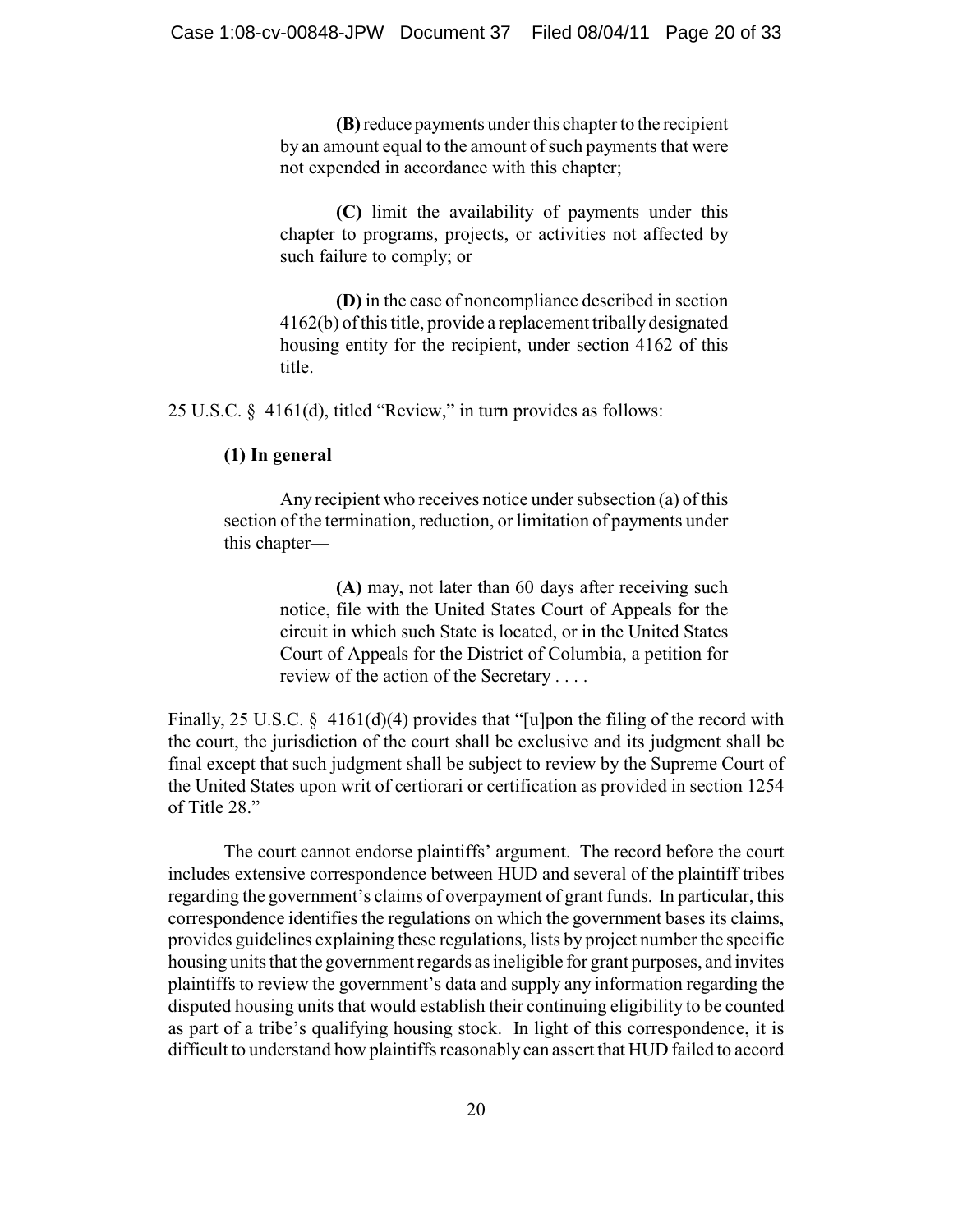them the procedural protections provided under section 4161 when in fact they were given full notice of the government's claims along with a meaningful opportunity to respond. If HUD was required to do more to satisfy section 4161, then it was up to plaintiffs to make that case here. They have not done so. Plaintiffs have failed to show any prejudice as a result of the procedures that HUD followed and thus have failed to state a claim upon which relief can be granted.<sup>14</sup>

Similarly devoid of merit is defendant's contention that 25 U.S.C. § 4161(d)(4) divests this court of jurisdiction over plaintiffs' claims. In defendant's view, a statute that provides for review of a claim in another court withdraws jurisdiction from this court even in the absence of specific language that such jurisdiction is exclusive. In support of this proposition, defendant relies primarily on Biltmore Forest Broadcasting FM, Inc. v. United States, 555 F.3d 1375, 1382–84 (Fed. Cir. 2009), and City of Boston v. United States Dep't of Housing and Urban Dev., 898 F.2d 828, 834–35 (1st Cir. 1990). As the court observed in Acceptance Ins. Cos. v. United States, 503 F.3d 1328, 1336 (Fed. Cir. 2007), however, the "withdrawal of Tucker Act jurisdiction by implication is disfavored, which means that a court must find that the statute at issue . . . reflects an unambiguous congressional intent to displace the Tucker Act's waiver of sovereign immunity." This standard has not been met here.

Defendant has offered no evidence that Congress intended the review procedure set forth in section 4161 to displace this court's traditional jurisdiction to afford relief for the violation of a money-mandating statute. See, e.g., California v. United States, 271 F.3d 1377, 1383 (Fed. Cir. 2001) (finding no evidence in the text or legislative history of the Flood Control Act of 1928 that Congress had "withdrawn the Tucker Act grant of jurisdiction," where "the Tucker Act . . . is not mentioned in the statute and does not appear in the legislative history to have been discussed at all," relying on Ruckelshaus v. Monsanto Co., 467 U.S. 986, 1017 (1984)). Section 4161(d)(4) in fact indicates that jurisdiction in a circuit court is exclusive

 $14$  Even if the court were to conclude that the procedures HUD followed were somehow inadequate, plaintiffs would not be permitted, at this late stage of the litigation, to seek damages for the denial of procedural rights they did not themselves assert in a timely manner. Plaintiffs' failure to insist on any such procedural rights at the relevant time—i.e., while the proposed recapture of their grants funds was under consideration by HUD and while the injury of which they now complain therefore could have been avoided—constitutes a waiver of those rights. Restatement (Second) of Contracts  $\S$  350 cmt. b (1981). Such is the case even if, as plaintiffs now contend, the agency failed to inform them of those rights; plaintiffs must be charged with knowledge both of the relevant statutory scheme and of their rights under the funding agreements, particularly where plaintiffs maintain that such procedural rights were a material part of those agreements.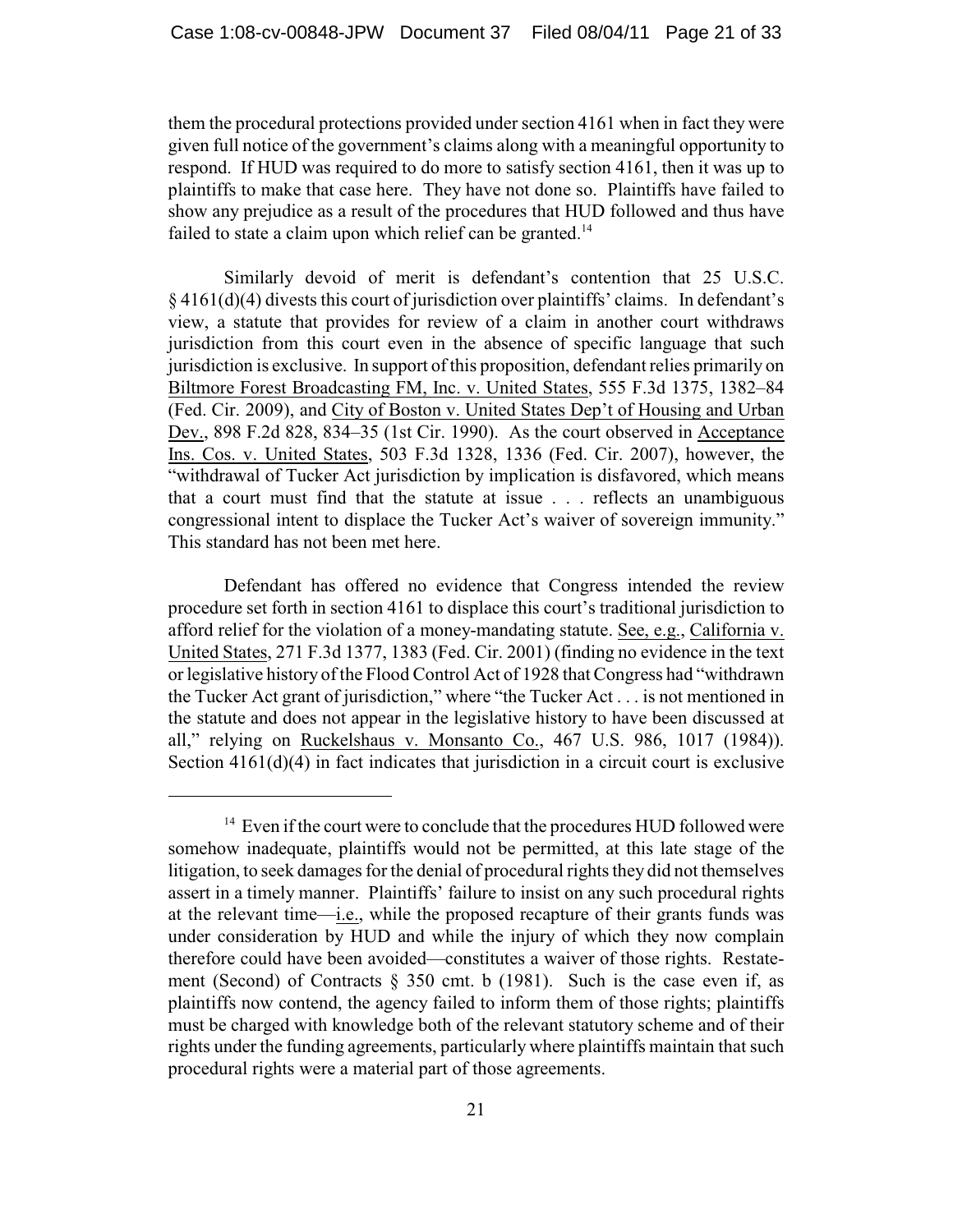only "[u]pon the filing of the record with the court," a record presumably generated through the notice and hearing procedures referenced in section 4161(a). It would be an anomalous result indeed to conclude that section 4161 deprives this court of jurisdiction even where its terms—the filing of a record with a circuit court—have not been met.

Neither of the cases defendant cites causes us to reach a different conclusion. In Biltmore, 555 F.3d 1375, for instance, the Federal Circuit faced the question of whether the Court of Federal Claims had jurisdiction to review the Federal Communications Commission's denial of a construction permit. The court held that a statute that provided that "[a]ppeals may be taken from decisions and orders of the Commission to the United States Court of Appeals for the District of Columbia" conferred exclusive jurisdiction on the District of Columbia Circuit for judicial review of the Commission's licensing decisions and consequently that the Court of Federal Claims lacked subject-matter jurisdiction over the claim. Id. at 1381–82. The Federal Circuit based its conclusion on the court's prior ruling in Folden v. United States, 379 F.3d 1344, 1356–57 (Fed. Cir. 2004). Biltmore, 555 F.3d at 1382 ("Recently, in Folden, we... held that it has been long-settled that [47 U.S.C.]  $\S$ 402(b) provides that the District of Columbia Circuit is the exclusive location for judicial review of the FCC's licensing decisions. Therefore, the Court of Federal Claims lacks subject-matter jurisdiction to review the FCC's denial of a construction permit." (Citation omitted.)).

In Folden, 379 F.3d at 1357, the Federal Circuit found that the Communications Act represented "a comprehensive statutory and regulatory regime governing orders of the Commission," including the vesting of jurisdiction on the district courts over the enforcement of Commission orders, the vesting of jurisdiction on courts of appeal and the District of Columbia Circuit over the judicial review of such orders, the requirement that a party first appeal within the Commission before pursuing judicial remedies, the imposition of various filing deadlines for appeals from Commission orders, the provision to interested parties of notice of an appeal, the requirement of specific information to be contained within an appeal, and the procedure by which an interested party may intervene in appeal proceedings. The court went on to explain that "[w]hen such a 'specific and comprehensive scheme for administrative and judicial review' is provided by Congress, the Court of Federal Claims' Tucker Act jurisdiction over the subject matter covered by the scheme is preempted." Id. (citations omitted).

 In contrast to the statutory scheme set up in Folden, however, section 4161 does not present a "specific and comprehensive scheme for administrative and judicial review" of all claims involving NAHASDA. Instead, section 4161 merely authorizes the circuit court to hear challenges to determinations made under section 4161(a), following the requisite notice and hearing procedures set forth in that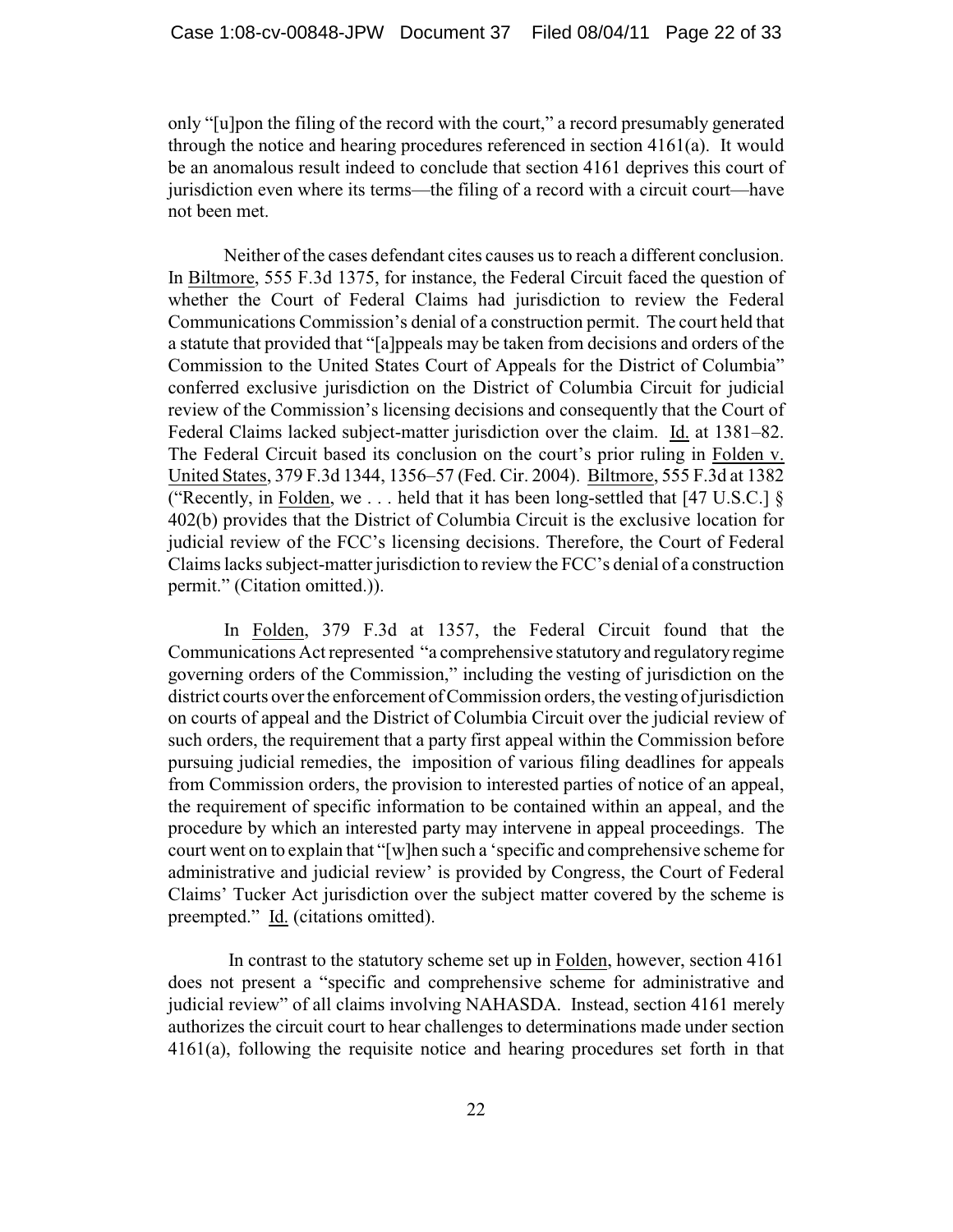section. Only upon the filing of the record with the circuit court does jurisdiction become exclusive, and then only with respect to the claim at issue (i.e., a challenge to the section 4161(a) determination). Biltmore and Folden are thus distinguishable on their facts from the instant case.

Similarly, in City of Boston, 898 F.2d at 828, the Court of Appeals for the First Circuit interpreted a provision virtually identical to section 4161 as vesting jurisdiction in the circuit court over a claim challenging HUD's termination of the city's grant without a hearing. Significant for our purposes, however, the court explicitly declined to reach the issue of whether such jurisdiction was exclusive. Id. at 835 n.7 ("We need not decide whether the district courts have concurrent jurisdiction under the Administrative Procedure Act over actions to compel HUD to provide a hearing unlawfully withheld under [42 U.S.C. § 5311(a)].")

Accordingly, we conclude that section 4161 does not divest this court of jurisdiction to hear plaintiffs' money-mandating claim and that for reasons earlier noted, it equally does not provide plaintiffs with a separate ground for relief in this court. We therefore dismiss plaintiffs' second claim for relief as it relates to alleged violations of 25 U.S.C.  $\S$  4161.<sup>15</sup>

## C. Authority to Review 24 C.F.R. § 1000.318

For the first time during oral argument, defendant raised the contention that this court lacks authority to declare a regulation invalid or to consider claims that are contingent on such a declaration. According to defendant, this court cannot reach the issue of whether damages are owed to plaintiffs until it first accepts plaintiffs' argument that the disputed regulation, 24 C.F.R. § 1000.318, conflicts with section 4152(b)(1) of NAHASDA and is therefore invalid. Defendant thus sees plaintiffs' request for monetary relief as incidental or collateral to their request for declaratory relief—a remedy defendant asserts is unavailable in this court.

<sup>&</sup>lt;sup>15</sup> As with 25 U.S.C.  $\frac{6}{16}$  4161, plaintiffs similarly argue that HUD failed to accord them the procedural protections contemplated under 25 U.S.C. § 4165—a companion statute that allows the Secretary to audit or review a grant recipient's compliance with regulatory requirements and to adjust the amount of a grant on the basis of findings made pursuant to such an audit or review. More particularly to plaintiffs' point, the statute provides that the grant recipient shall be provided the opportunity to review and comment on any audit or report and it renders the Secretary's authority to adjust the amount of a grant subject to the "reasonable notice and opportunity for hearing" requirements of section 4161(a). Plaintiffs do not explain how the requirements of this section add to the dimensions of their claim, however, and consequently, we do not address it further.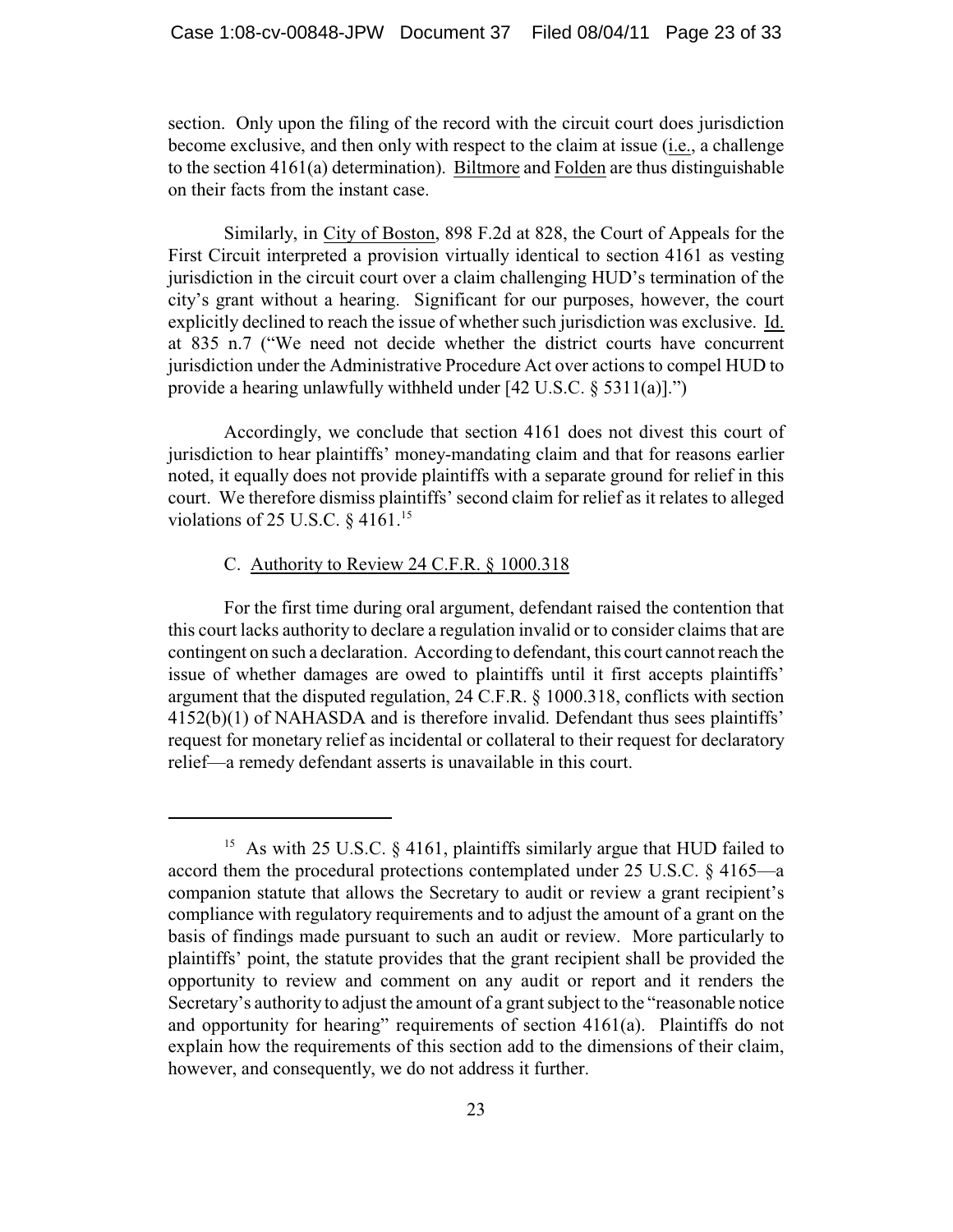Having considered supplemental briefing on this issue, the court concludes that defendant's position has no merit. Defendant confuses a type of relief sought—a declaratory judgment—with a ruling on the scope of plaintiffs' rights. Pauley Petroleum Inc. v. United States, 591 F.2d 1308, 1315–16 (Ct. Cl. 1979) (describing as an "erroneous syllogism" the argument that because the Court of Claims has no jurisdiction to issue declaratory judgments and because plaintiffs ask for a declaration of their rights in order to reach a judgment, a declaration of rights is a declaratory judgment and therefore beyond this court's jurisdiction). As this court recognized in Pauley, however, "merely because the court must make a ruling of law . . . in order to arrive at a money judgment does not render this court's decision a 'declaratory judgment' banned under King." Id. at 1315 (citing Gentry v. United States, 546 F.2d 343, 345–46 (Ct. Cl. 1976)).

Indeed, in Gentry, this court concluded that the plaintiff had asserted a claim for money presently due, thereby coming within this court's jurisdiction, despite the fact that the entitlement depended on the court's first finding that a provision of a statute was unconstitutional. Gentry, 546 F.2d at 345–46. Rejecting an argument identical to the one defendant now asserts, the Gentry court explained its position as follows:

Plaintiff has come before this court, not asking for a declaration of his rights as in King, but seeking money allegedly due him. The money claim is grounded, according to plaintiff, on the statute as it now exists—at least when read in light of the Fifth Amendment—and thus states a claim for money presently due, not requiring further action on anyone's part to create the entitlement thereto. This is exactly the kind of claim within our jurisdiction under Testan. The issue of the constitutional validity of the [statutory] requirement arises only incidentally, necessitating an answer by the court in the course of construing the annuity statute to determine whether payments is indeed owing to plaintiff. It is in this fashion that constitutional claims had arisen and been decided in the courts of the United States in the 140 years of their existence before the passage of the Declaratory Judgment Act in 1934, 28 U.S.C. § 2201 (1970).

#### Id. at 346.

Similarly, in Fisher, 402 F.3d at 1175, the Federal Circuit concluded that a plaintiff could pursue a claim in this court for retirement pay under a statute found by the court to be money mandating, despite the fact that the claim was contingent on the court's first overturning the agency's determination that the plaintiff had not satisfied the statute's requirements. The court explained its reasoning as follows: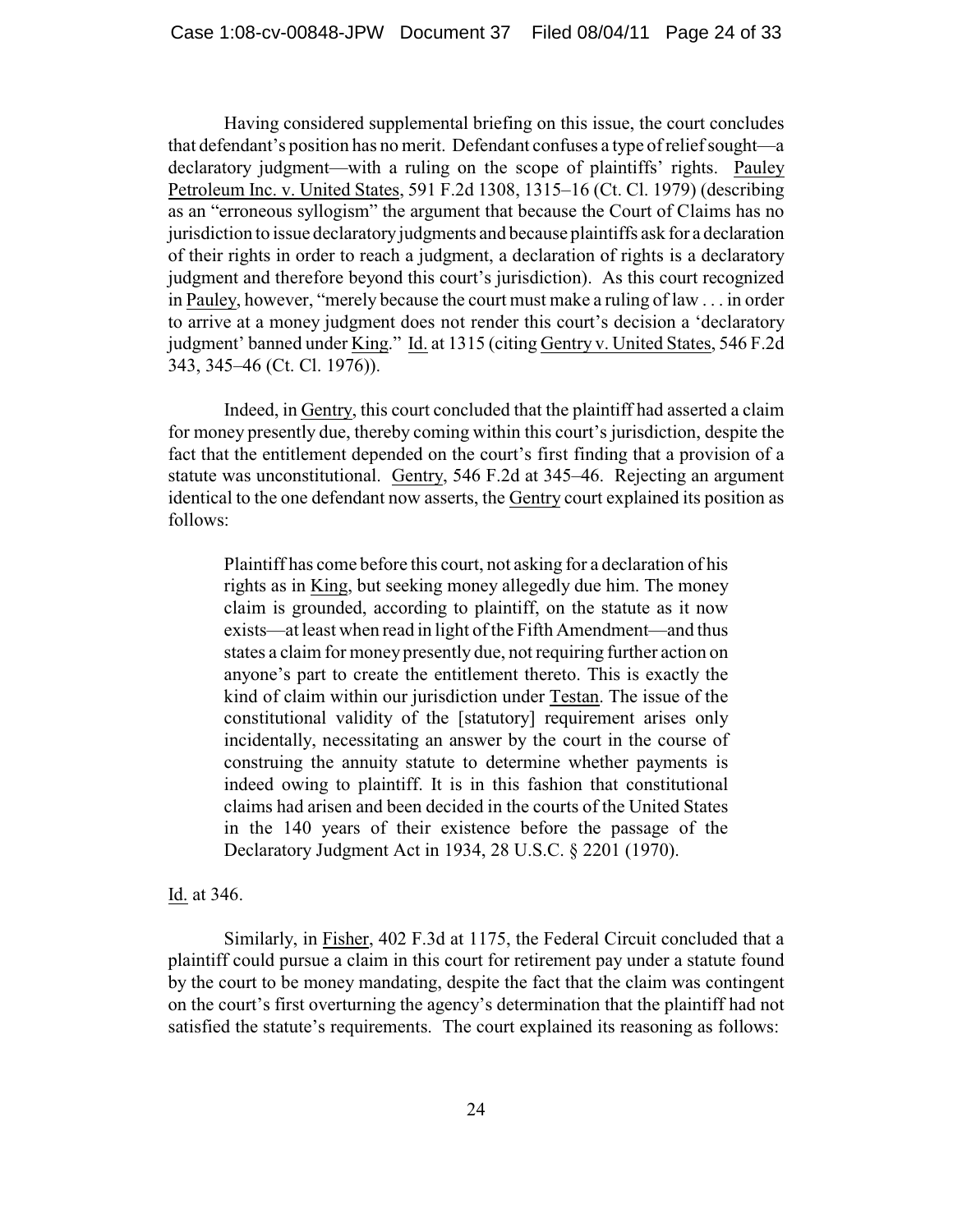In the case before us, [plaintiff] contends that the [agency's] determination that he was fit for duty [and thus not eligible for retirement benefits under the statute] was arbitrary and capricious and contrary to law. He wants the money that would have been his due had he been discharged in the manner to which he claims he was entitled, and he wants the necessary steps taken to position himself for that result—i.e., reinstatement, etc. That is a classic Tucker Act suit for money and the related remedies the trial court is authorized to grant.

Id. In allowing the claim to go forward, the Fisher court rejected the contention, raised here, that a review of the agency's determination constituted a declaratory judgment over which the trial court lacked jurisdiction. "If [plaintiff] were to succeed on his claim that the Secretary's decision was wrong and should be reversed, he would be entitled to disability retirement pay under [the statute], and whatever procedural remedies were necessary to achieve that result. The Court of Federal Claims is fully empowered to grant such remedies." Id.

Nor are the cases on which defendant relies to the contrary. In Todd v. United States, 386 F.3d 1091 (Fed. Cir. 2004), employees of the Federal Aviation Administration brought suit in this court for back pay, alleging that an increase in the air traffic at their facility should have resulted in an upgrade of the facility's classification and a corresponding increase in their salaries and benefits. The trial court dismissed their action for failure to state a claim upon which relief can be granted and the Federal Circuit affirmed on appeal. In its decision, the Federal Circuit recognized that the Court of Federal Claim's jurisdiction is "'limited to actual, presently due money damages from the United States.'" Id. at 1093–94 (quoting Testan, 424 U.S. at 398 (quoting King, 395 U.S. at 3)). The court went on to note that the employees could not establish jurisdiction under the Tucker Act for a claim for money damages against the United States because they were not "seeking presently due money damages, but instead seek the equitable remedy of a reclassification of the [facility at which they worked] and a salary increase based on that reclassification." Todd, 386 F.3d at 1094. "Absent a prior reclassification," in other words, "appellants have no claim for back pay." Id.

The court rested its conclusion on Testan, 424 U.S. at 398, a case, according to the Todd court, in which the Supreme Court "expressly addressed the jurisdiction of the Court of Federal Claims to provide this type of equitable relief." Todd, 386 F.3d at 1094. Discussing that precedent, the Todd court wrote as follows:

The Testan court held that "federal agencies continue to have discretion in determining most matters relating to the terms and conditions of federal employment," and Government employees may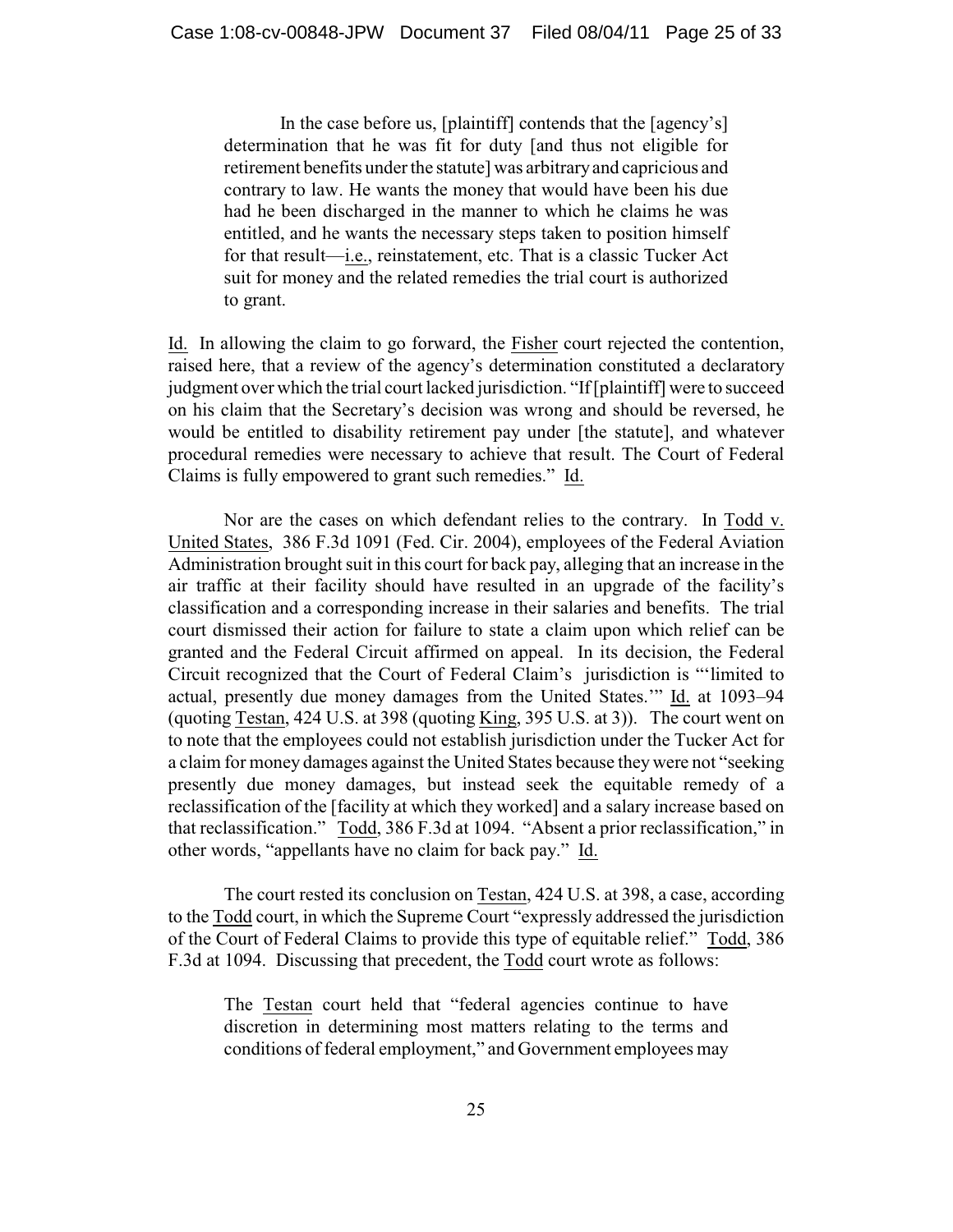not receive pay for positions to which they have not been appointed. [Testan, 424 U.S. at 406]. Without first obtaining a retroactive promotion, the Court found, the plaintiffs in Testan lacked an entitlement to money damages against the United States; the case was dismissed for lack of jurisdiction.

Id. at 1094–95. As the Todd court noted, however, "Testan confirms the long-standing rule that 'one is not entitled to the benefit of a position until he has been duly appointed to it.'" Id. at 1095 (quoting Testan, 424 U.S. at 402). That is not our situation. Here, plaintiffs do not challenge the discretion of an employing agency by seeking the benefit of a position they have not yet obtained; rather, plaintiffs seek funding to which they claim a present entitlement if the statute is correctly applied. Such a claim falls squarely within this court's jurisdiction.

Defendant's reliance on Yeskoo v. United States, 34 Fed. Cl. 720 (1996), is similarly misplaced. In Yeskoo, an Internal Revenue Service employee brought suit in this court seeking the reimbursement of relocation expenses incurred as the result of his transfer to a new assignment. Id. at 724. Although the court concluded that the statutes and their implementing regulations were part of a money-mandating scheme, id. at 730, the court nevertheless dismissed the second count of the complaint under the theory that it sought a declaratory judgment—a species of relief that the court explained it was not empowered to grant, id. at 731. Specifically, in the second count of the complaint, plaintiff alleged that the applicable regulations were "discriminatory, arbitrary, and capricious" and should be declared invalid to the extent they precluded plaintiff's recovery. Id. Regarding this demand, the court declared that it "does not possess jurisdiction to issue the type of declaratory relief requested by the plaintiff to strike down the regulations at issue in the instant case." Id. Defendant now cites this language for the proposition that this court is without authority to declare a regulation invalid.

Contrary to defendant's interpretation, however, we do not read the quoted language as standing for the proposition that this court is always without authority to declare a regulation invalid. That is not the law. Where the relief sought is the enforcement of a claimed right to money pursuant to a money-mandating statute and the challenge is to a regulation interpreting that statute, our jurisdiction may be invoked. Indeed, this very point is recognized in Yeskoo, where the court, in addressing the remainder of plaintiff's complaint, went on to find that "[a]fter an examination of the statutes and regulations at issue in this case . . . the [challenged regulations] are not inconsistent . . . with the statute." Id. at 735. Put simply, then, Yeskoo does not argue against the exercise of our jurisdiction here.

Defendant's reliance on Cienega Gardens v. United States, 33 Fed. Cl. 196, 224 (1995), judgment vacated on other grounds, 194 F.3d 1231 (Fed. Cir. 1998), is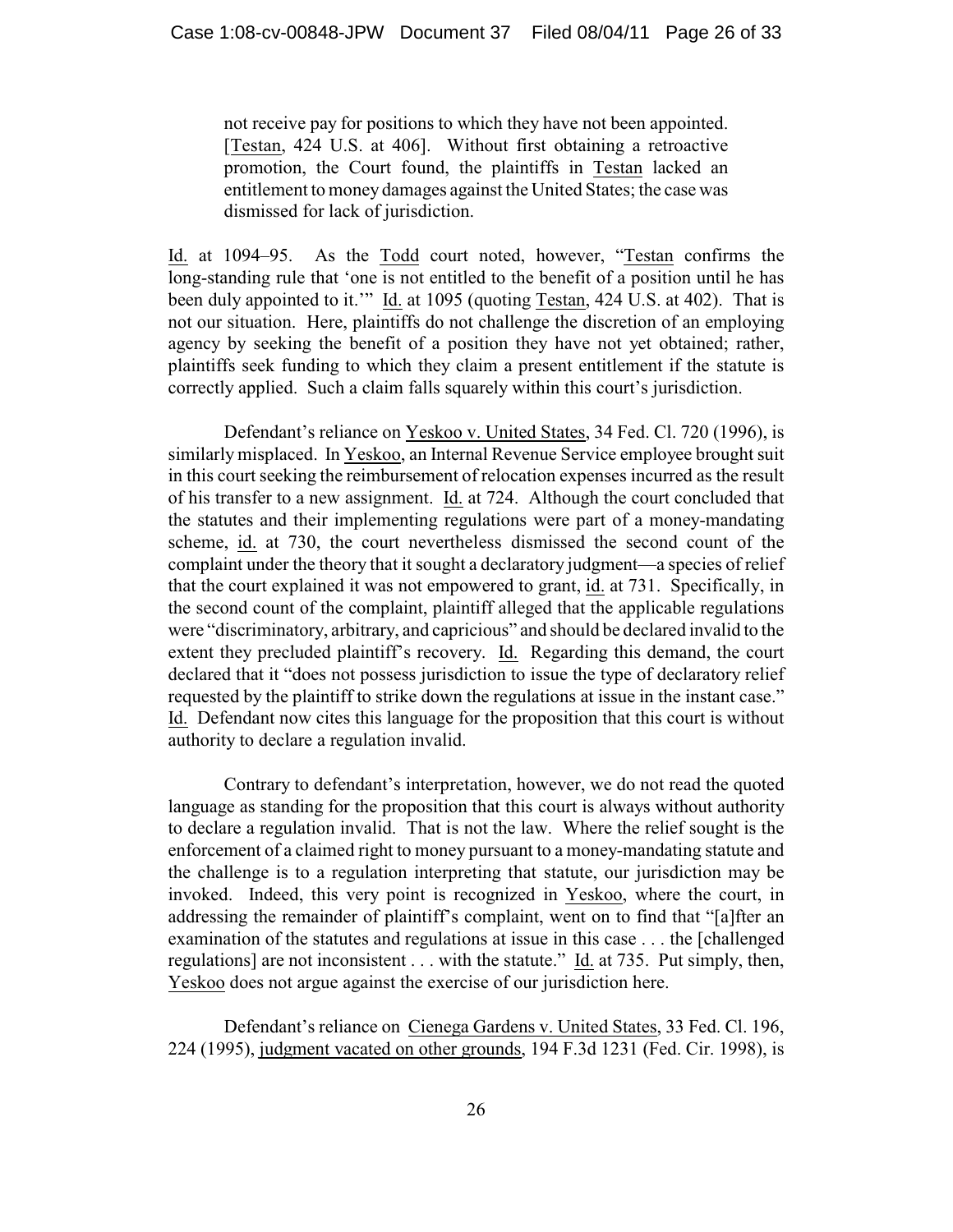equally unavailing. In Cienega, the owners of low- and moderate-income housing who had received mortgage insurance from HUD brought suit alleging that the imposition of statutory restrictions affecting their right to pre-pay their mortgages (and thus end affordability restrictions on their properties) constituted a breach of contract, a Fifth Amendment taking, and various unlawful administrative actions for which compensation was due. Although the trial court allowed the contract and takings claims to proceed, it dismissed the unlawful administrative action claims. Id. With respect to plaintiffs' contention that HUD's regulations would cause plaintiffs damage by denying them a fair market appraisal of their properties, the court concluded that it did not have jurisdiction because "[t]his court has no authority to order HUD to adopt or change any particular regulation, nor may it declare any particular regulation invalid." Id.

Defendant relies on these last-quoted words but once again draws too broad a rule from them. The regulations that the Cienega court addressed were the agency's real property appraisal guidelines, and the concern raised by plaintiffs was that the application of those guidelines could be expected to result in an underevaluation of their properties. Plaintiffs' challenge, in other words, was simply an attack against the appraisal guidelines in general rather than against their application to any specific property; hence, no immediate monetary consequence would ensue from the guidelines' invalidation. Simply put, plaintiffs were asserting an equitable demand only—a naked request for declaratory relief—as opposed to a challenge that, if successful, would result in a money judgment in their favor. In short, the challenge to the regulations (the appraisal guidelines) raised in Cienega concerned a claim about money; not a claim for money. It is in the latter context that this court's jurisdiction to set aside a regulation is properly exercisable.

Plaintiffs in the instant case first and foremost seek money damages based on an alleged violation of NAHASDA, as well as the unlawful enforcement of the regulations implemented under NAHASDA (including 24 C.F.R. § 1000.318). Whether 24 C.F.R. § 1000.318 is valid is a question of law that is, at most, "tied and subordinate to a monetary award" sought under the statute. Gentry, 546 F.2d at 355 (quoting Austin v. United States, 206 Ct. Cl. 719, 723 (1975)). Resolution of this issue falls within our jurisdiction.<sup>16</sup>

<sup>&</sup>lt;sup>16</sup> We will not, as defendant requests, order additional briefing at this juncture to test whether 24 C.F.R. § 1000.318 in fact conflicts with section 4152(b)(1) and is therefore invalid. This issue goes to the very heart of plaintiffs' case-in-chief and will accordingly be resolved in the traditional course of litigation rather than as a threshold jurisdictional issue. Thoen v. United States, 765 F.2d 1110, 1114 (Fed. Cir. 1985) (explaining that "a motion to dismiss for lack of jurisdiction may properly be converted into a motion for summary judgment [and (continued...)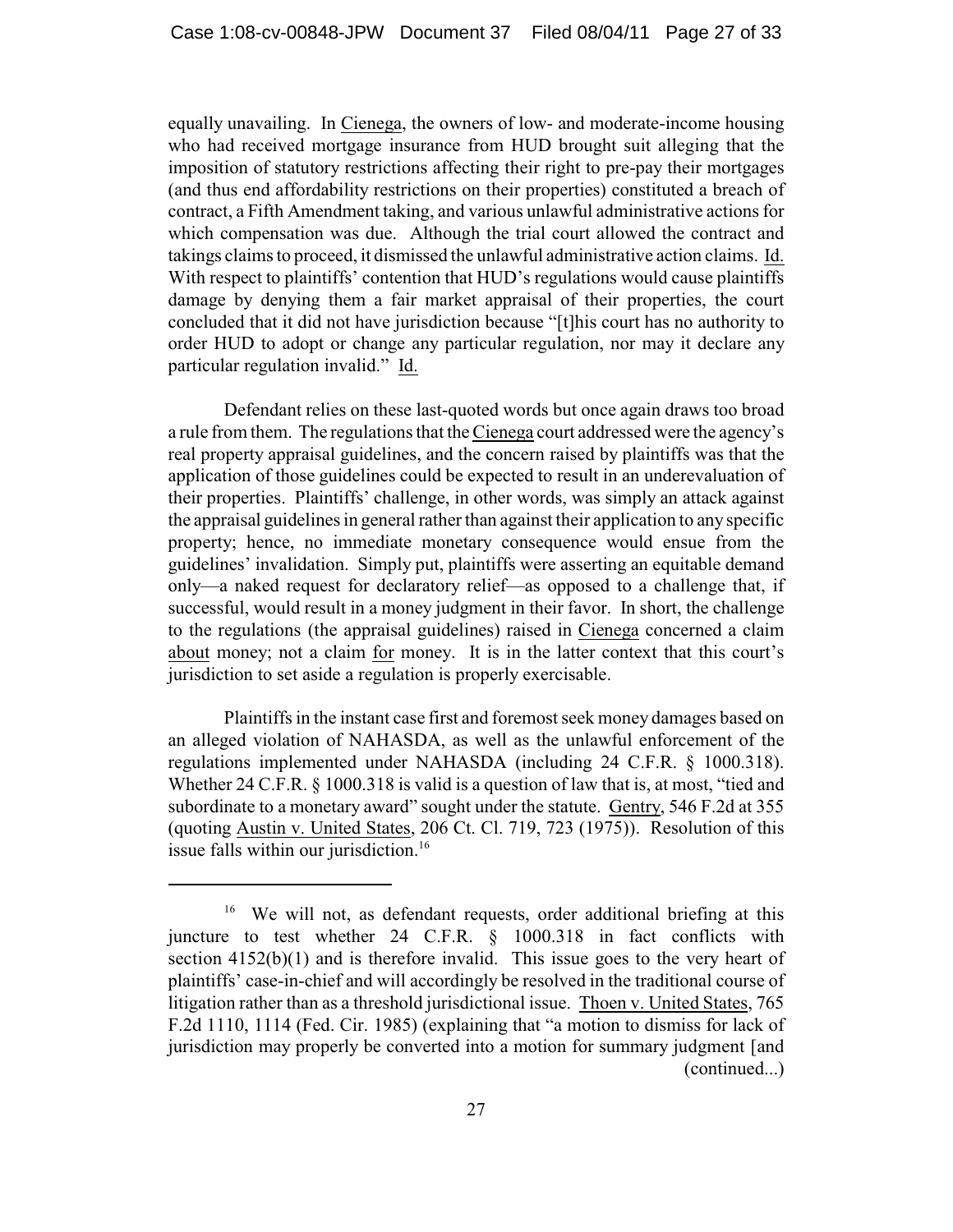#### D. The Anti-Deficiency Act

Despite our conclusion that we have jurisdiction over plaintiffs' statutory claims, defendant argues in the alternative that the claims are nevertheless moot because the funds appropriated for the fiscal years in question have been distributed to other grant recipients.<sup>17</sup> This result, in defendant's view, is required by the Anti-Deficiency Act, 31 U.S.C.  $\S$  1341(a)(1)(A), which provides, in relevant part, that "[a]n officer or employee of the United States Government . . . may not . . . make or authorize an expenditure or obligation exceeding an amount available in an appropriation or fund for the expenditure or obligation[.]" Defendant additionally cites Samish, 90 Fed. Cl. 122, for the proposition that the Anti-Deficiency Act bars this court from providing a monetary remedy where the funds appropriated for the program have been depleted.

In Samish, the court concluded that even if the court had "jurisdiction to provide a monetary remedy when grant funds are not properly disbursed by the federal government, its ability to do so is limited by operation of the Antideficiency Act." Id. at 133 n.10. The Samish court went on to note that funds appropriated for an agency's use could become unavailable in three circumstances: (1) where the appropriation lapses; (2) where the funds have already been disbursed to other recipients; or (3) where Congress rescinds the appropriation. Id. (relying on City of Houston v. United States Dep't of Housing and Urban Dev., 24 F.3d 1421, 1426 (D.C. Cir. 1994), and citing in accord Star-Glo Assocs. v. United States, 414 F.3d 1349, 1354 (Fed. Cir. 2005) (noting that if a statute imposes a cap on expenditures for a particular purpose, "payments in excess of the cap would violate the Anti-deficiency Act")). Where any of these circumstances have occurred, the Samish court concluded that the Anti-Deficiency Act would moot a plaintiff's claim. Id.

 $16$ (...continued)

matters outside the pleadings considered] only when the jurisdictional question is inextricably intertwined with the merits of the case").

<sup>&</sup>lt;sup>17</sup> According to defendant, HUD allocates all NAHASDA funding in the year it is appropriated by Congress. Amounts that are allocated to a tribe but not distributed are carried over and obligated in the following fiscal year. See Declaration of Deborah M. Lalancette, Director of the Office of Grants Management, Office of Native American Programs, Department of Housing and Urban Development, ¶ 14 (Dec. 15, 2010). Defendant thus explains that appropriations for fiscal years 1998 through 2005 are no longer available. Defendant notes, however, that HUD, at the direction of the district court, has set aside funds from fiscal years 2006, 2007, and 2008 to pay possible judgments in the district court cases.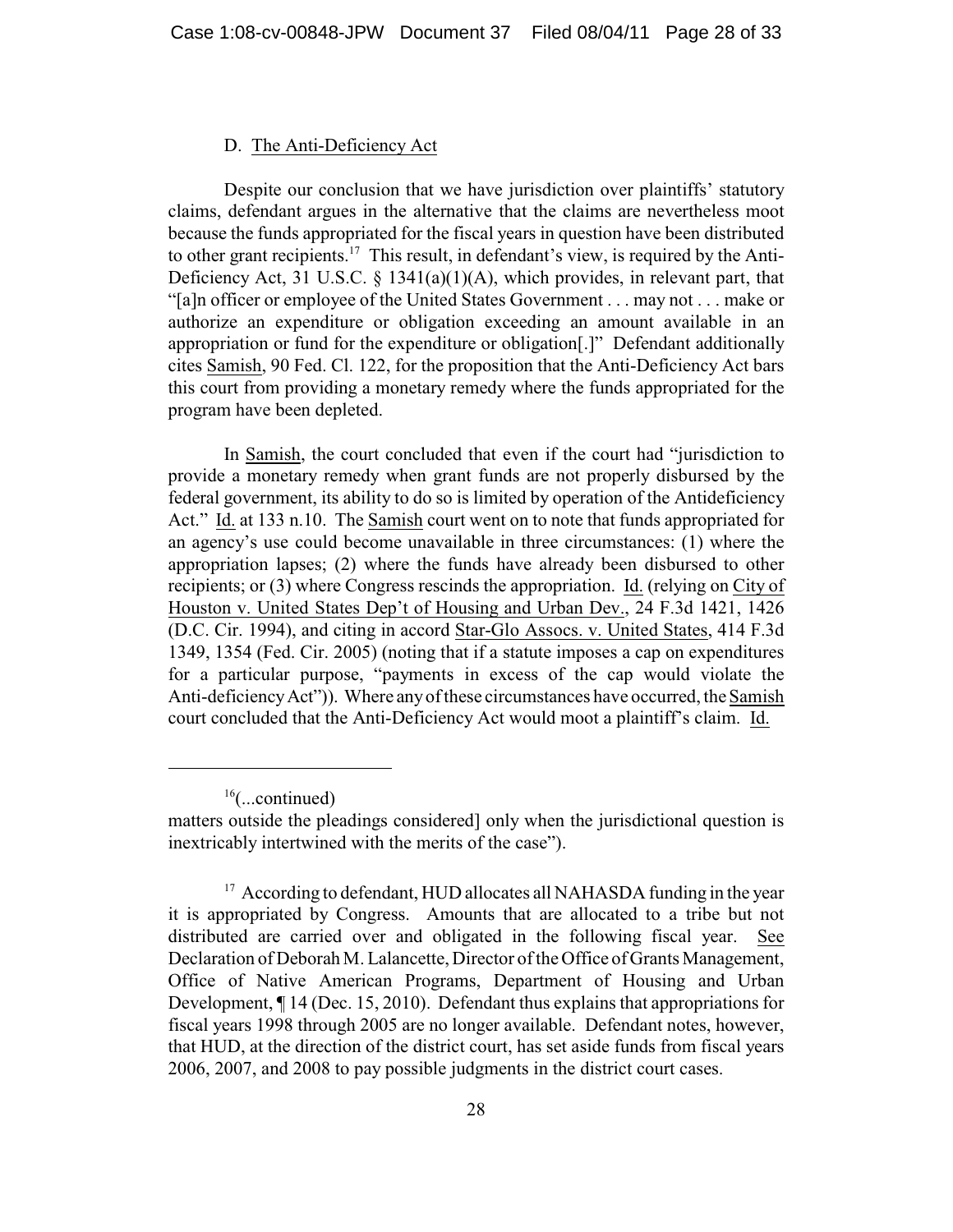At issue in City of Houston was whether a district court, exercising jurisdiction under the APA, could provide specific performance (the remedy available to the court under the APA) where the very thing sought—plaintiff's proper share of appropriated grant funds—was no longer available. In denying relief, the court explained that "[a]n award of monetary relief from any source of funds other than the 1986 . . . appropriation would constitute money damages rather than specific relief, and so would not be authorized by APA section 702." City of Houston, 24 F.3d at 1428. The same issue was also addressed in County of Suffolk v. Sebelius, 605 F.3d 135 (2nd Cir. 2010), another case on which defendant relies. There too the plaintiffs sought to invoke section 702 of the APA to enforce a claimed entitlement to grant funds but were unsuccessful in their efforts because of the exhaustion of appropriated funds. Id. at 140–41. Section 702, the court explained, "only functions as an effective waiver of the government's sovereign immunity to the extent that plaintiffs seek to force HHS to return property to Nassau-Suffolk, where the *res* at issue is the funds appropriated by Congress for this grant program for FYs 2007 and 2008." Id. "To seek funds from another source," the court further explained, "is to seek compensation rather than the specific property the plaintiff aims to recover." Id. at 141. And the former type of relief, the court concluded, "falls outside the scope of the waiver of sovereign immunity arising from § 702 of the APA" Id. It was in this situation then—where specific relief was being sought under section 702 of the APA—that the courts in City of Houston and County of Suffolk concluded that where the funds already had been disbursed to other recipients or had lapsed, the district court had no power to award the specific property sought and the plaintiffs' claims were therefore moot.

But that is not the situation here. This court is not being asked to award specific relief under the APA, but rather is being asked to award money damages for HUD's alleged failure to comply with a money-mandating statute. The judgment fund—a permanent revolving appropriation by Congress—is specifically designed for the payment of such damages.  $31 \text{ U.S.C.}$  §  $1304$ ;  $^{18}$  28 U.S.C. § 2517 ("every final

<sup>31</sup> U.S.C. § 1304, titled "Judgments, awards, and compromise settlements," provides in relevant part as follows:

<sup>(</sup>a) Necessary amounts are appropriated to pay final judgments, awards, compromise settlements, and interest and costs specified in the judgments or otherwise authorized by law when—

<sup>(1)</sup> payment is not otherwise provided for;

<sup>(2)</sup> payment is certified by the Secretary of the Treasury; and (continued...)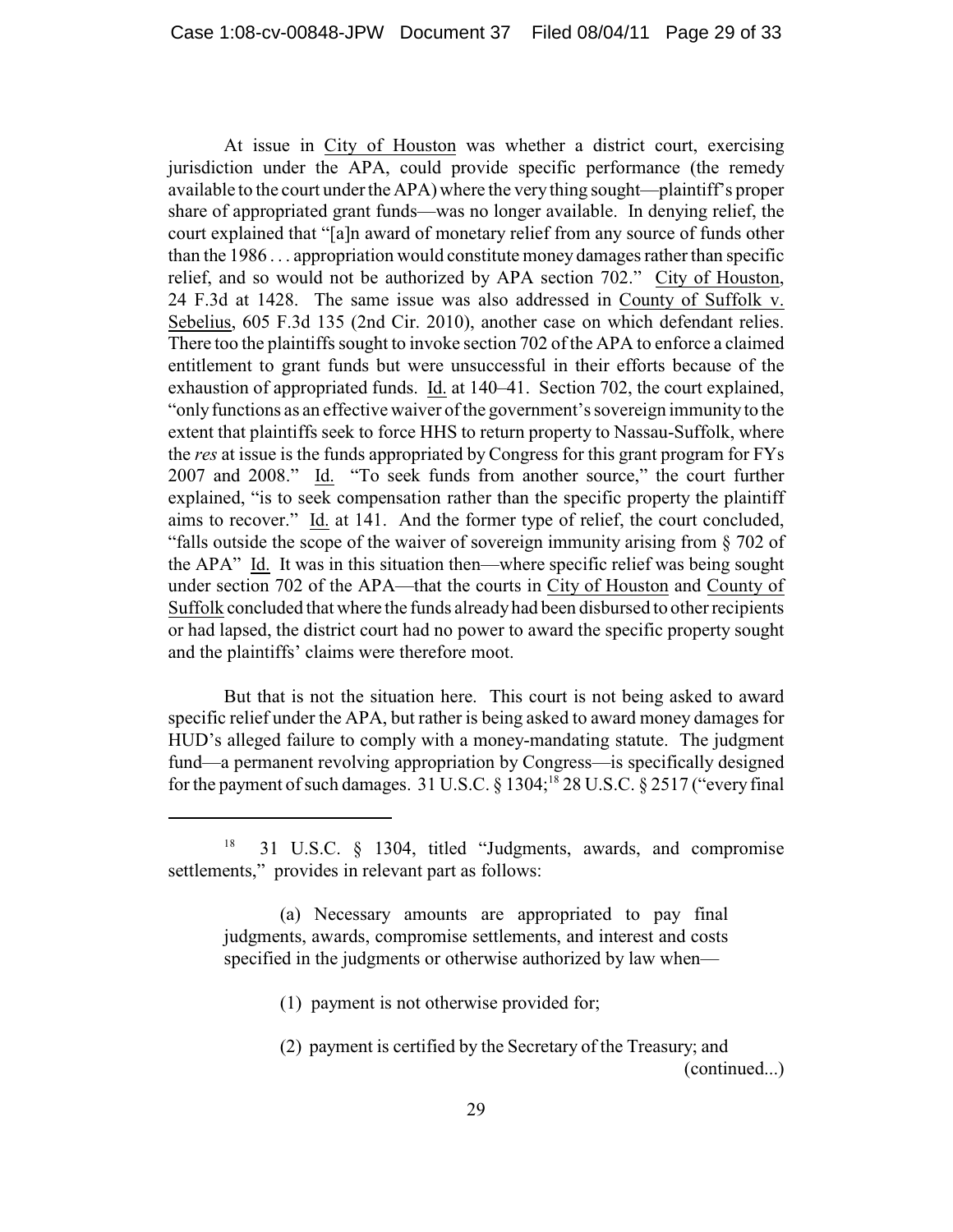judgment rendered by the United States Court of Federal Claims against the United States shall be paid out of any general appropriation therefor"). As the Federal Circuit observed in Bath Iron Works Corp. v. United States, 20 F.3d 1567, 1583 (Fed. Cir. 1994), 31 U.S.C. § 1304 "was intended to establish a central, government-wide judgment fund from which judicial tribunals administering or ordering judgments, awards, or settlements may order payments without being constrained by concerns of whether adequate funds existed at the agency level to satisfy the judgment." Accord Lopez v. A.C. & S., Inc., 858 F.2d 712, 716 (Fed. Cir. 1988) ("There is a standing appropriation to pay court judgments and appeal board awards, 31 U.S.C. § 1304, so courts and boards, in rendering judgment, are not required to investigate whether program funds are available."). The Anti-Deficiency Act, in other words, simply does not apply in this situation.<sup>19</sup>

Nor, as defendant contends, is this case similar to those in which courts have held that a plaintiff cannot recover an underpaid grant or subsidy because the relevant appropriation has been exhausted. See, e.g., Highland Falls-Fort Montgomery Cent. School Dist. v. United States, 48 F.3d 1166 (Fed. Cir. 1995). At issue in Highland Falls was whether a plaintiff could recover the amount it was owed under a statute

 $18$ (...continued)

(3) the judgment, award, or settlement is payable—

(A) under section 2414, 2517, 2672, or 2677 of title 28 . . . .

28 U.S.C. § 2517, titled "Payment of judgments," in turn provides as follows:

(a) Except as provided by chapter 71 of title 41 [the Contract Disputes Act], every final judgment rendered by the United States Court of Federal Claims against the United States shall be paid out of any general appropriation therefor, on presentation to the Secretary of the Treasury of a certification of the judgment by the clerk and chief judge of the court.

<sup>19</sup> As noted above, the Samish court also cited Star-Glo, 414 F.3d at 1354, for the proposition that where an appropriation statute imposes a cap, payments in excess of the cap would violate the Anti-Deficiency Act. Defendant, however, does not argue that the instant case involves a statutory cap. Rather, its position is simply that exhaustion of the funding that Congress provided for NAHASDA, taken in conjunction with the limitations imposed by the Anti-Deficiency Act, disables the court from granting plaintiffs any relief. Thus, the rule stated in Star-Glo has no relevance here.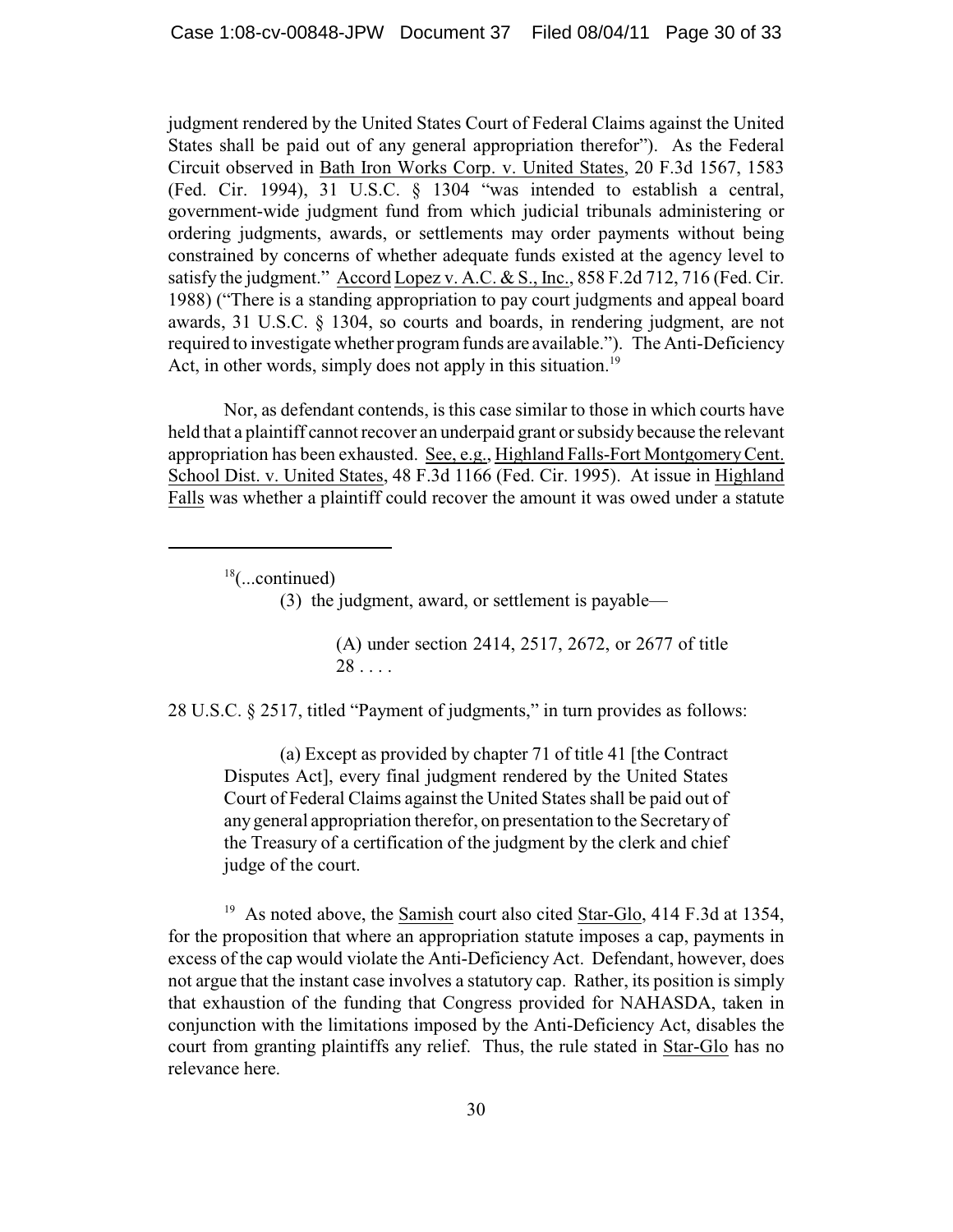when Congress had deliberately chosen, through earmarks, to appropriate less money for entitlements under the act than was required to fund those entitlements fully. The Highland Falls plaintiffs argued that the agency had erred in following Congress's specific funding directives instead of applying the allocation formula set forth in the statute for underfunding.

The court ruled for the agency. Describing the "precise question at issue" in the case as "whether, in the face of underfunding by Congress, [the Department of Energy] erred in allocating funds . . . based upon the amounts earmarked for that section in the respective appropriations laws, instead of funding . . . entitlements . . . in accordance with [the statute]," the court concluded that "Congress 'has directly spoken' to this question and that DOE, in following the approach it did, 'g[a]ve effect to the unambiguously expressed intent of Congress.'" Id. at 1170 (quoting Chevron, U.S.A., Inc. v. Natural Res. Def. Council, Inc., 467 U.S. 837, 842–43 (1984)). The court thus held that the agency acted properly in implementing the will of Congress as indicated in the annual appropriation bills.

Highland Falls, of course, is not our case. We do not face an underfunding situation, nor any clear will of Congress expressed through an appropriations bill. Rather, this is a situation in which the agency is alleged to have misallocated funds. The damages suffered by the tribes, if proven, are compensable.

Finally, even if we were to apply the rule set out in Samish, plaintiffs would nevertheless prevail on this issue. The concern addressed in Samish is when grant appropriations have lapsed (and have thereby returned to the Treasury) or have been disbursed to other recipients. In the instant case, however, unused appropriations do not revert to the Treasury but rather remain in the program. And defendant acknowledges that HUD, at the direction of the district court, has set aside program funds for fiscal years 2006 onward to satisfy potential judgments. We see no reason why those sums would not be available for the payment of a judgment here.

#### E. Statute of Limitations

Having determined that NAHASDA provides a moneymandate that survives defendant's various arguments to the contrary, we turn now to defendant's final challenge to this court's jurisdiction: the statute of limitations. In defendant's view, claims that relate to fiscal years 1998 through 2002 accrued prior to November 2002 (six years before plaintiffs filed suit in this court on November 26, 2008) and must therefore be dismissed as out of time. We agree.

This court's statute of limitation, set forth at 28 U.S.C. § 2501, specifies that "[e]very claim of which the United States Court of Federal Claims has jurisdiction shall be barred unless the petition thereon is filed within six years after such claim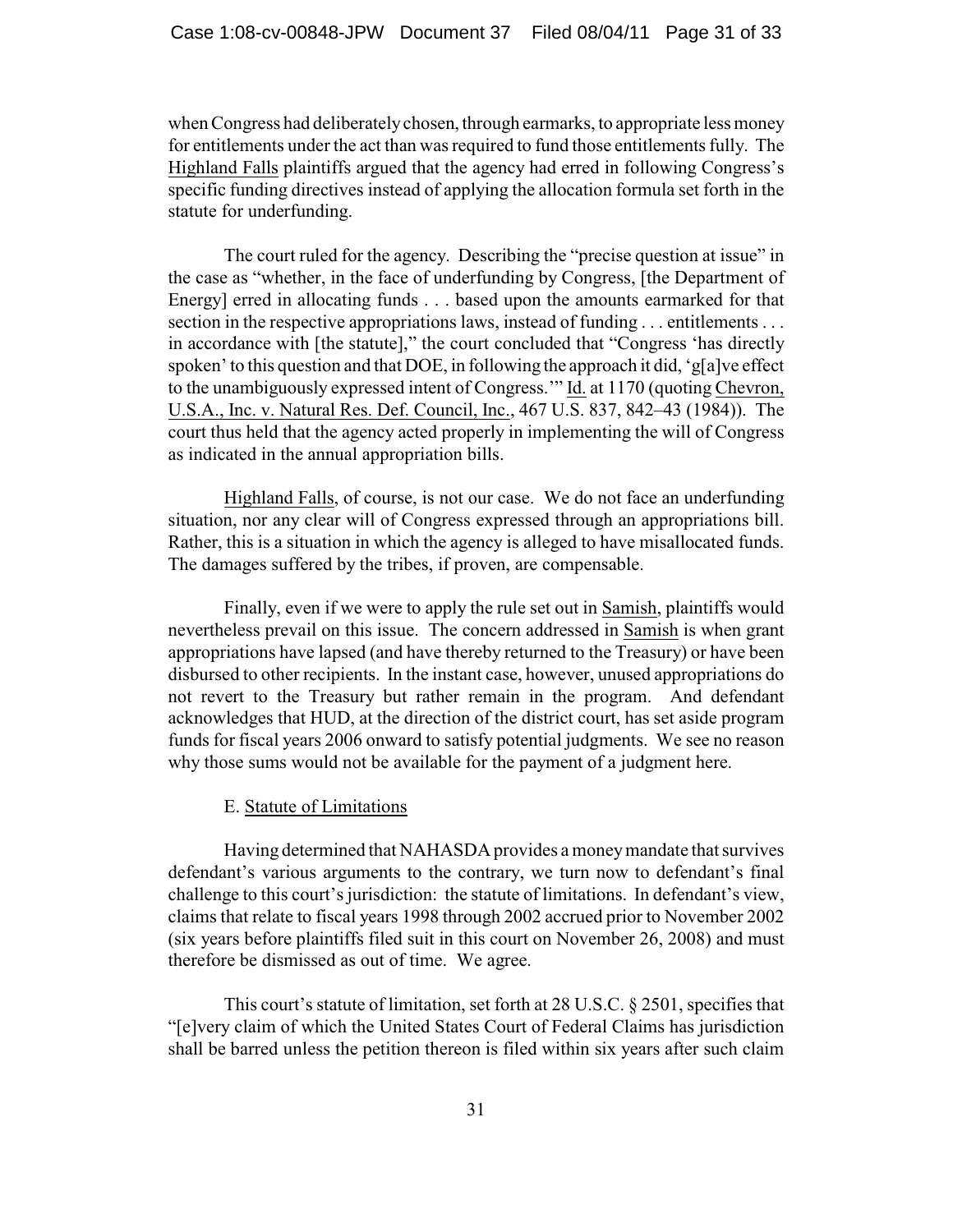first accrues." A cause of action accrues under this section when "all events have occurred to fix the Government's alleged liability," and the plaintiff "knew or should have known that the claim existed." Martinez v. United States, 333 F.3d 1295, 1303, 1319 (Fed. Cir. 2003). "It is a plaintiff's knowledge of the facts of the claim that determines the accrual date." Young v. United States, 529 F.3d 1380, 1385 (Fed. Cir. 2008).

In the instant case, plaintiffs were notified of HUD's intention to recapture the allegedly overpaid grant funds as early as 2001, putting plaintiffs on notice by that date as to the existence of their claims. And their cause of action accrued at the very latest when plaintiffs were in fact required to repay those grant funds—an event that occurred by 2002. Accordingly, plaintiffs' claims relating to fiscal years 1998 through 2002—filed on November 26, 2008 (more than six years after the recapture of those funds)— are out of time. $20$ 

Plaintiffs argue, however, that the statute of limitations question is addressed—and answered in their favor—within the text of NAHASDA itself. In particular, plaintiffs observe that Congress specified in the Reauthorization Act of 2008 that the 2008 amendments did "not apply to any claim arising from a formula current assisted stock calculation or count involving an Indian housing block grant allocation for any fiscal year through fiscal year 2008, if a civil action relating to the claim is filed by not later than 45 days after October 14, 2008." 25 U.S.C.§ 4152(b)(1)(E). Plaintiffs interpret this provision as authorizing any action that satisfies the 45-day limitation period identified, a test they contend has been met here.

Contrary to plaintiffs' assertion, however, we do not read 25 U.S.C. § 4152 as providing an exception to our statute of limitations period. Rather, that statute allows for the essentially retroactive application of the former regulations provided that a litigant files suit within 45 days of October 14, 2008. That provision says nothing about the viability of claims otherwise time-barred under 28 U.S.C. § 2501. As waivers of sovereign immunity are to be strictly construed, see United States Dep't of Energy v. Ohio, 503 U.S. 607, 615 (1992) (observing that the scope of a waiver of sovereign immunity "must be construed strictly in favor of the sovereign and not enlarged beyond what the language requires"), we cannot endorse plaintiffs'

 $20$  Although plaintiffs' cause of action with respect to fiscal years 1998 through 2002 accrued when HUD began its recapture of those funds in 2002, their cause of action with respect to any subsequent fiscal year did not accrue until plaintiffs received grant funds in that year in an amount less than that to which they allegedly were entitled. Plaintiffs may therefore pursue claims for fiscal years 2003 through 2008 as those claims did not accrue until plaintiffs suffered damage in those fiscal years.